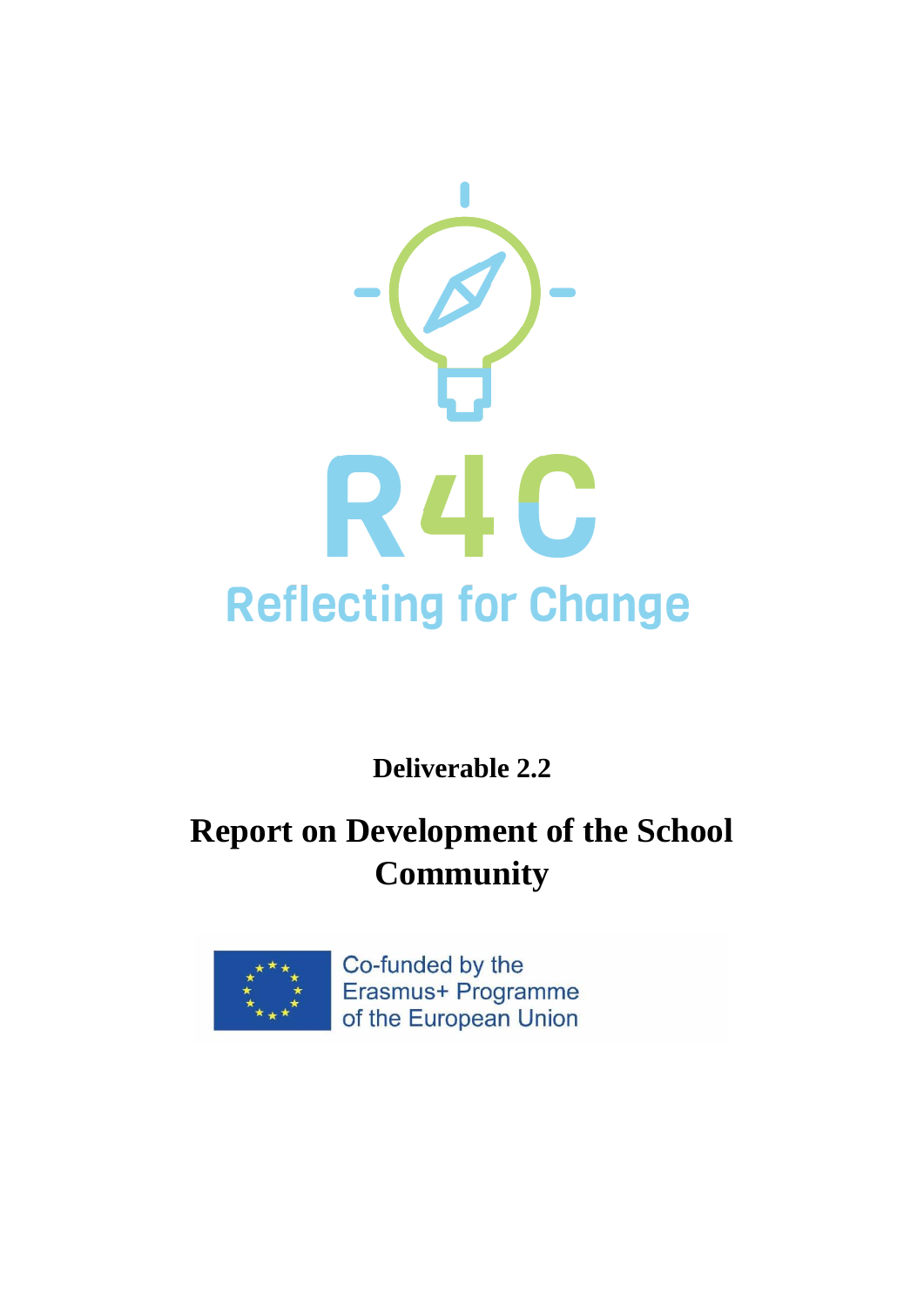# **Document Control Page**

| WP/Task                       | $WP2 / T2.1 - T2.2$                                                                                                                                                                                             |
|-------------------------------|-----------------------------------------------------------------------------------------------------------------------------------------------------------------------------------------------------------------|
| <b>Title</b>                  | Specifications on community building and participatory<br>engagements activities                                                                                                                                |
| Due date                      | 30/07/2021                                                                                                                                                                                                      |
| <b>Submission</b><br>date     | 30/07/2021                                                                                                                                                                                                      |
| Abstract                      | This document describes the Schools Support Framework and the Community Building<br>Support Services. Namely the series of engagement activities that are foreseen during<br>the implementation of the project. |
| Author(s)                     | Rosa Doran                                                                                                                                                                                                      |
| Contributor(s)                | Georgia Fermeli, Flora di Martino, Rossella Parente                                                                                                                                                             |
| Reviewer(s)                   | Sofoklis Sotiriou, Nikos Zygouritsas,                                                                                                                                                                           |
| <b>Dissemination</b><br>level | $\Box$ internal<br>$\boxtimes$ public<br>$\Box$ confidential                                                                                                                                                    |

# **Document Control Page**

| <b>Version</b> | Date       | <b>Modified by</b> | <b>Comments</b>                  |
|----------------|------------|--------------------|----------------------------------|
| 01             | 28/06/2021 | <b>NUCLIO</b>      | 1 <sup>ST</sup> Draft of the TOC |
| Final          | 30/07/2021 | <b>NUCLIO</b>      | Final Version                    |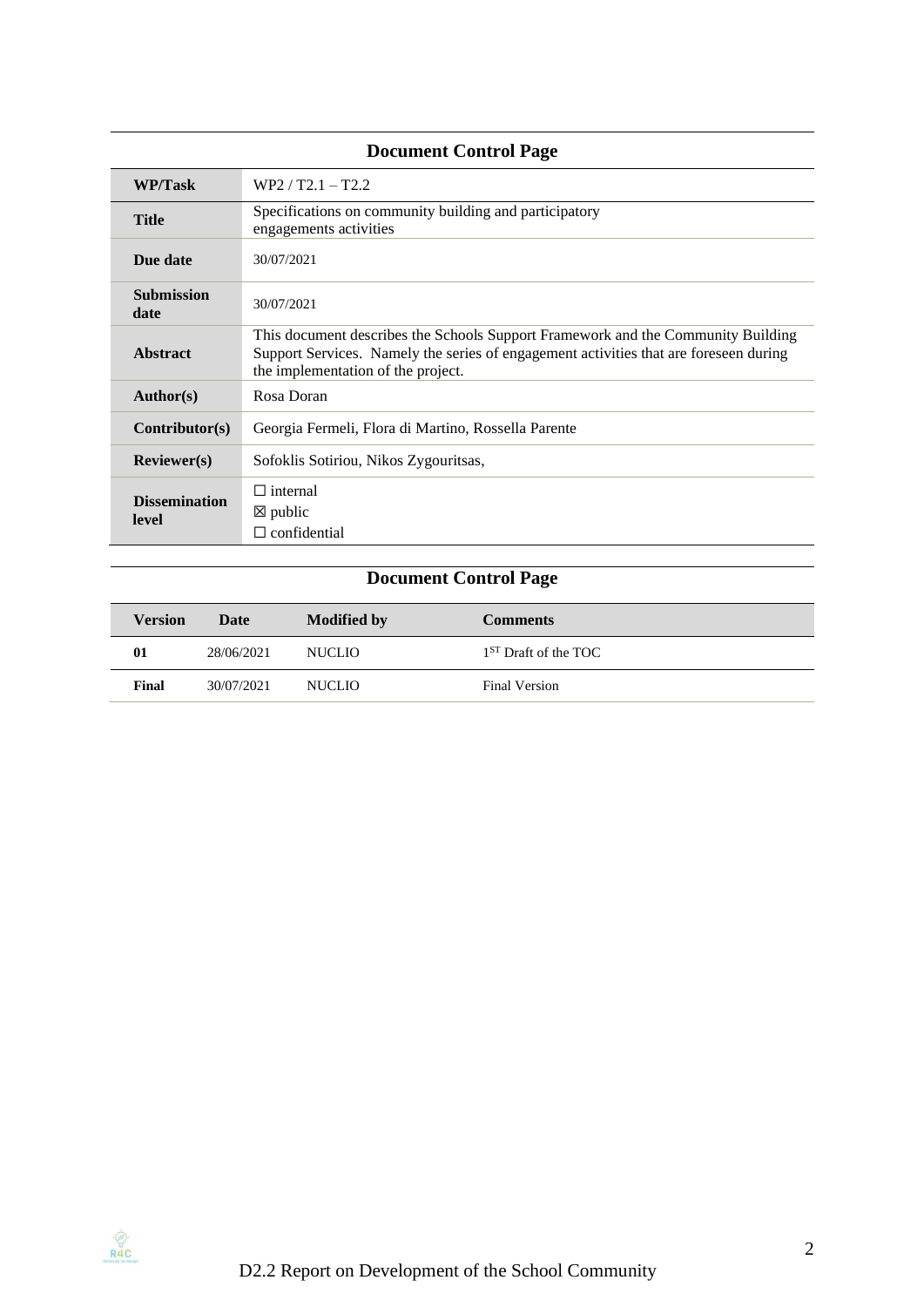<span id="page-2-0"></span>

| <b>Executive summary</b> |  |
|--------------------------|--|
|                          |  |

This document aims to report the engagement and implementation activities that helped the creation and enrichment of the Reflecting for Change community of users (WP2).

The main objective is to present the strategies adopted by each partner in order to ensure the necessary support to the R4C community. The support mechanism as it was designed encompassed engagement activities, professional development activities, support infrastructures, recognition mechanisms and community building strategies. The pandemic obliged each pilot country to adapt these mechanisms to an online effort. These efforts are documented in this deliverable.

The document starts with a revision of the main aspirations of R4C and strategies of the project, a revision of all tools and resources available for each of the participating schools, and the necessary adaptation due to the pandemic.

Chapter 2 is devoted to the description of the methodology adopted by each country to engage schools and educators and the structure created to support the implementation of the vision of the project. The actual materialization of the implementation activities in each country is presented providing some more details on the different strategies adopted by each national coordinator in terms of attracting the interest, selecting the schools, adaptations to the implementation roadmap and support infrastructure put in place.

Chapter 3 describes the two R4C summer schools, that took place in an online format. It describes the vision for each summer school along with details for its concretization.

Chapter 4 is devoted to present examples of the projects implemented by the students in the 3 countries, with a selection of best practices examples.

The last chapter is devoted to a brief conclusion of the main achievements of the community building efforts.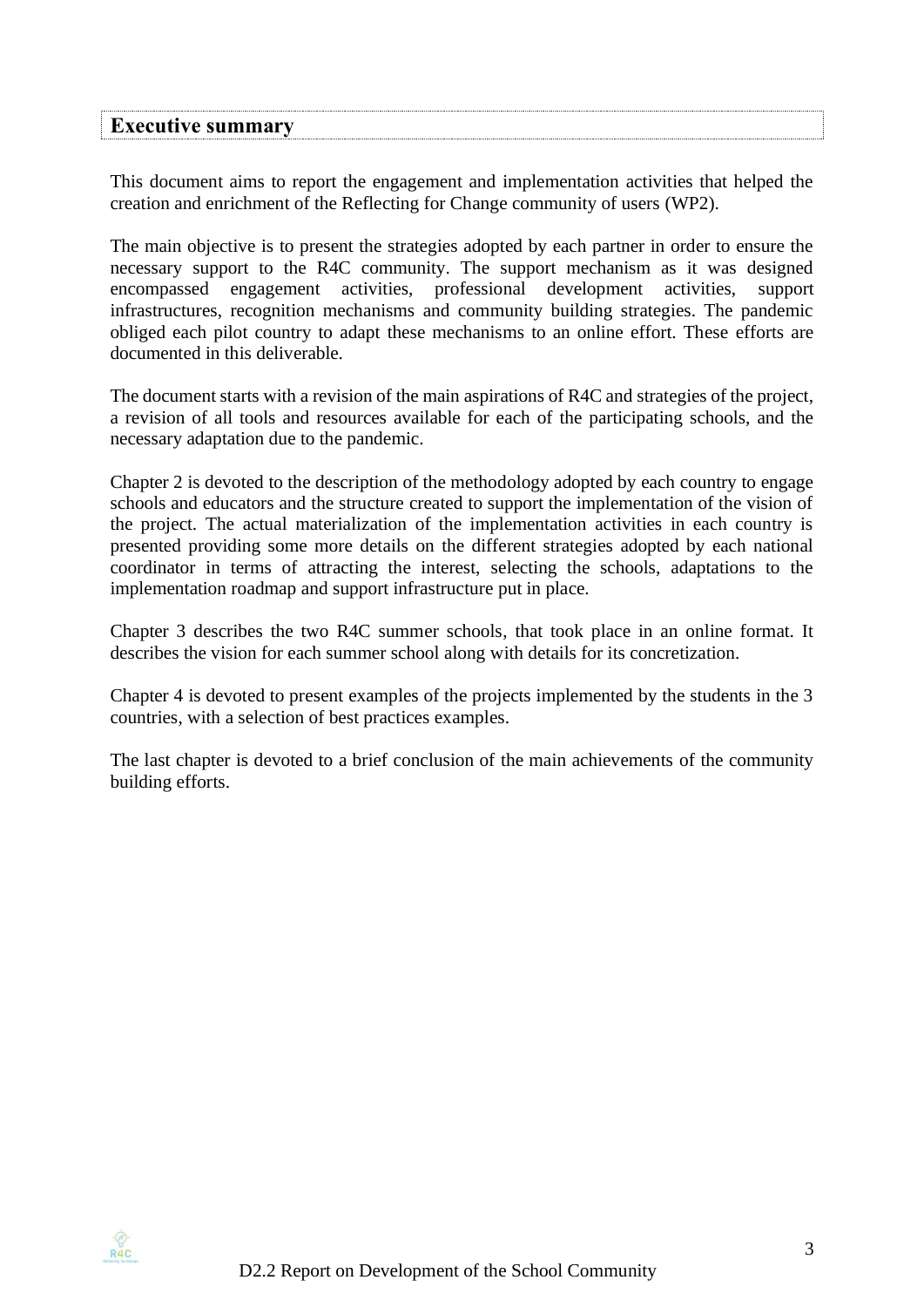<span id="page-3-0"></span>

| <b>Table of contents</b>                                                                                  |                |
|-----------------------------------------------------------------------------------------------------------|----------------|
| Executive summary                                                                                         | 3              |
| Table of contents                                                                                         | $\overline{4}$ |
| List of Figures                                                                                           | 5              |
| Introduction<br>1                                                                                         | 6              |
| $\overline{2}$<br><b>Engagement Activities</b>                                                            | 8              |
| 2.1<br>Initial vision for the Engagement Activities)                                                      | 8              |
| 2.2<br>Actual materialization of Engagement and implementation Activities (Greece, Italy<br>and Portugal) | 8              |
| 2.2.1<br>Greece                                                                                           | 8              |
| 2.2.2<br>Italy                                                                                            | 11             |
| 2.2.3<br>Portugal                                                                                         | 13             |
| <b>Summer Schools</b><br>3                                                                                | 15             |
| 3.1<br>"Towards an Open and e-Mature School" Summer School 2020                                           | 15             |
| 3.2<br>"Towards an Open and e-Mature School" Summer School 2021                                           | 16             |
| 3.3<br>"Towards an Open and e-Mature School" Greek Summer School 2020                                     | 17             |
| School's Implementation Projects<br>$\overline{4}$                                                        | 18             |
| Vocational School Of Kalloni: Using Drone Technology For Environmental<br>4.1                             |                |
| Awareness                                                                                                 | 18             |
| 4.2<br><b>Schools Building Seismographs</b>                                                               | 19             |
| 4.3<br>Data Pollution In The Digital Society                                                              | 20             |
| 4.4<br>The Impact Of Covid-19 And Solutions Designed By Students For Their<br>Community                   | 20             |
| 4.5<br>Climate Change, The Impact In Our Lives And Simple Ideas To Help Fight Its<br>Causes 22            |                |
| Conclusion<br>5                                                                                           | 23             |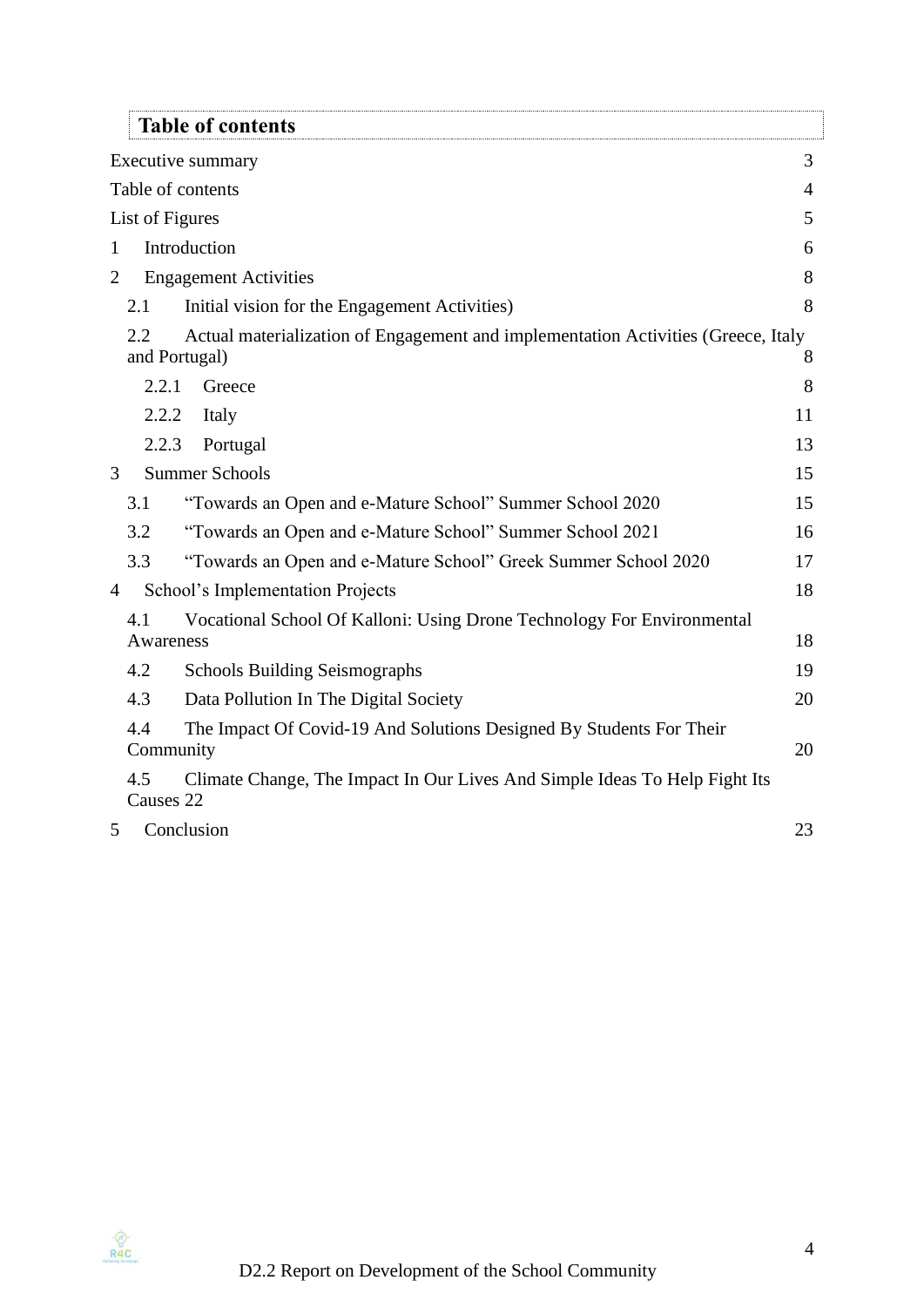<span id="page-4-0"></span>

| List of Figures |
|-----------------|
|-----------------|

| FIGURE 2 R4C COMMUNITY BUILDING BEING PRESENTED DURING THE R4C 2020 ONLINE SUMMER SCHOOL15                   |  |
|--------------------------------------------------------------------------------------------------------------|--|
| FIGURE 3 THE CONCEPT OF SCHOOLS AS LIVING LABS BEING PRESENTED DURING THE R4C 2021 ONLINE SUMMER SCHOOL  16  |  |
| FIGURE 4 R4C ROAD MAP FOR SCHOOLS BEING PRESENTED DURING THE R4C 2020 GREEK SUMMER SCHOOL  17                |  |
| FIGURE 5 IMAGES OF THE IMPLEMENTATION OF THE PROJECT "USING DRONE TECHNOLOGY FOR ENVIRONMENTAL AWARENESS" 18 |  |
|                                                                                                              |  |
|                                                                                                              |  |
|                                                                                                              |  |
|                                                                                                              |  |
|                                                                                                              |  |
|                                                                                                              |  |
|                                                                                                              |  |
| FIGURE 13 ILLUSTRATION FOR THE TOPIC ADDRESSED BY THE PROJECT "MY WARDROBE IS LEAKING WATER"  22             |  |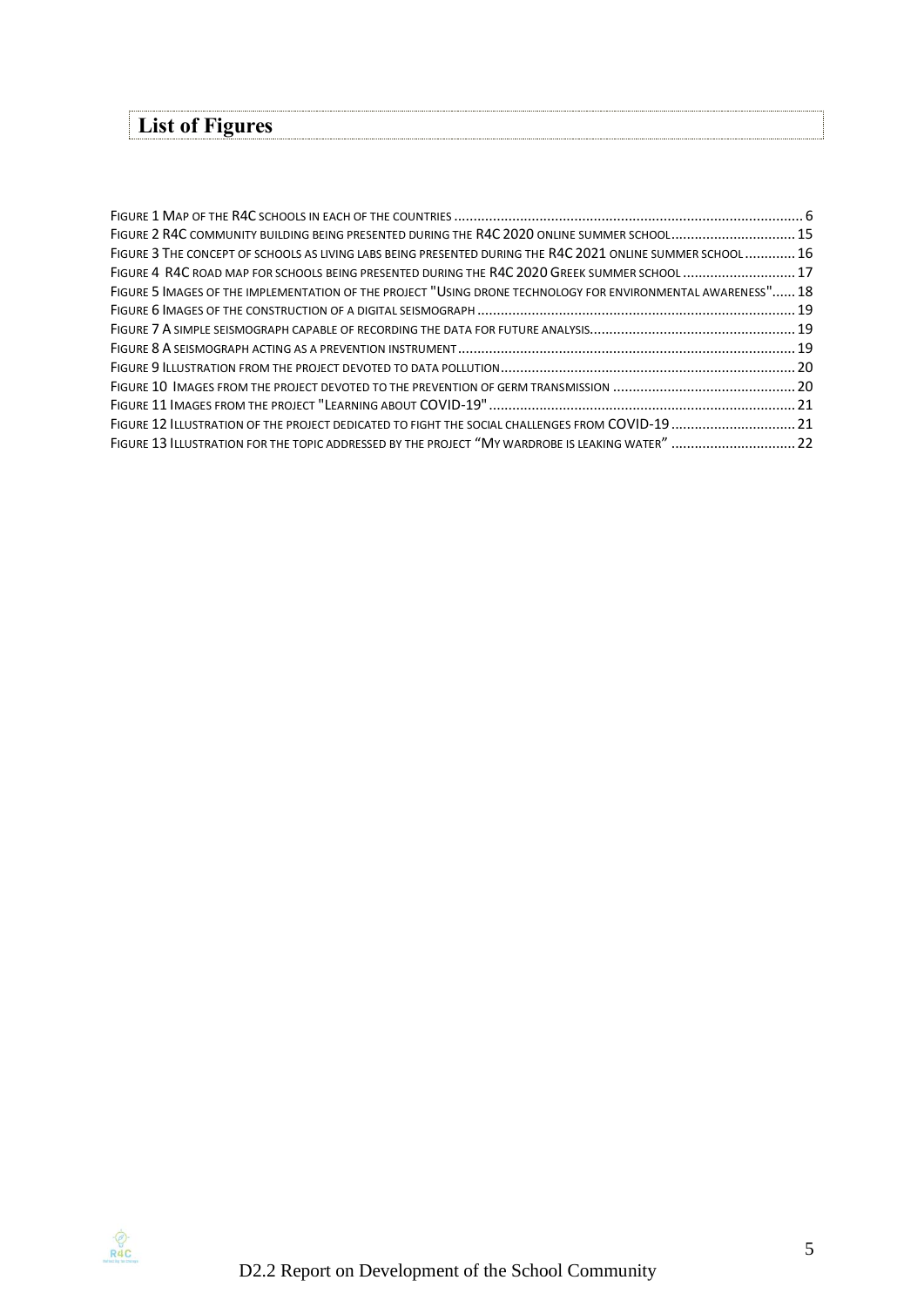# <span id="page-5-0"></span>**1 Introduction**

The main objective of Reflecting for Change was to promote a self-reflection exercise in schools as a driver for innovation and school modernization. Over 300 schools, from Greece, Italy and Portugal, had the opportunity to review their practices, vision and procedures towards the desired improved learning outcomes for their students. As part of this effort and as described in D2.1 Specifications on Community Building and Participatory Engagement Activities, a series of actions were put in place in order to attract the attention of schools in each of the countries, leading to the creation of a network of an R4C Community of Schools (fig.1). At the same time the support services were activated where teachers could find a space to report their progress, tips for their foreseen progression, the preparation of their development plans and practical examples to be adopted. Each school created an account at the project platform and by using the exploratory mechanism were able to find other schools participating in the project. They were then able to find colleagues in their region and from the other countries, to find schools with similar status and share their best practices.

In this deliverable the community building effort in each of the countries is presented with very encouraging results.



**Figure 1** Map of the R4C schools in each of the countries

The school year of 2020-2021 was a very atypical and unexpected year. For schools it represented the need to shift quickly from normal classroom setting to distance learning education. Teachers' needs for improvement of their digital competence profile became not only visible but also a matter in need of urgent attention. Schools had to shift between the open and close state during the whole school year.

The outbreak of the COVID-19 pandemic imposed several changes to the initial foreseen model to approach schools and support educators, students and their communities. But R4C was already a step in the right direction to promote the necessary changes. The needs just became more urgent. For the partners it suddenly became an opportunity to support schools and their educators in this very demanding period.

The engagement and support of teacher, as described in D2.1 was already part of the vision of R4C, but the pandemic required a quicker and renewed vision on how this objective could be quickly materialized in support of the many schools and educators facing lack of knowledge and experience on how to work online with their students. R4C provided access to a lot of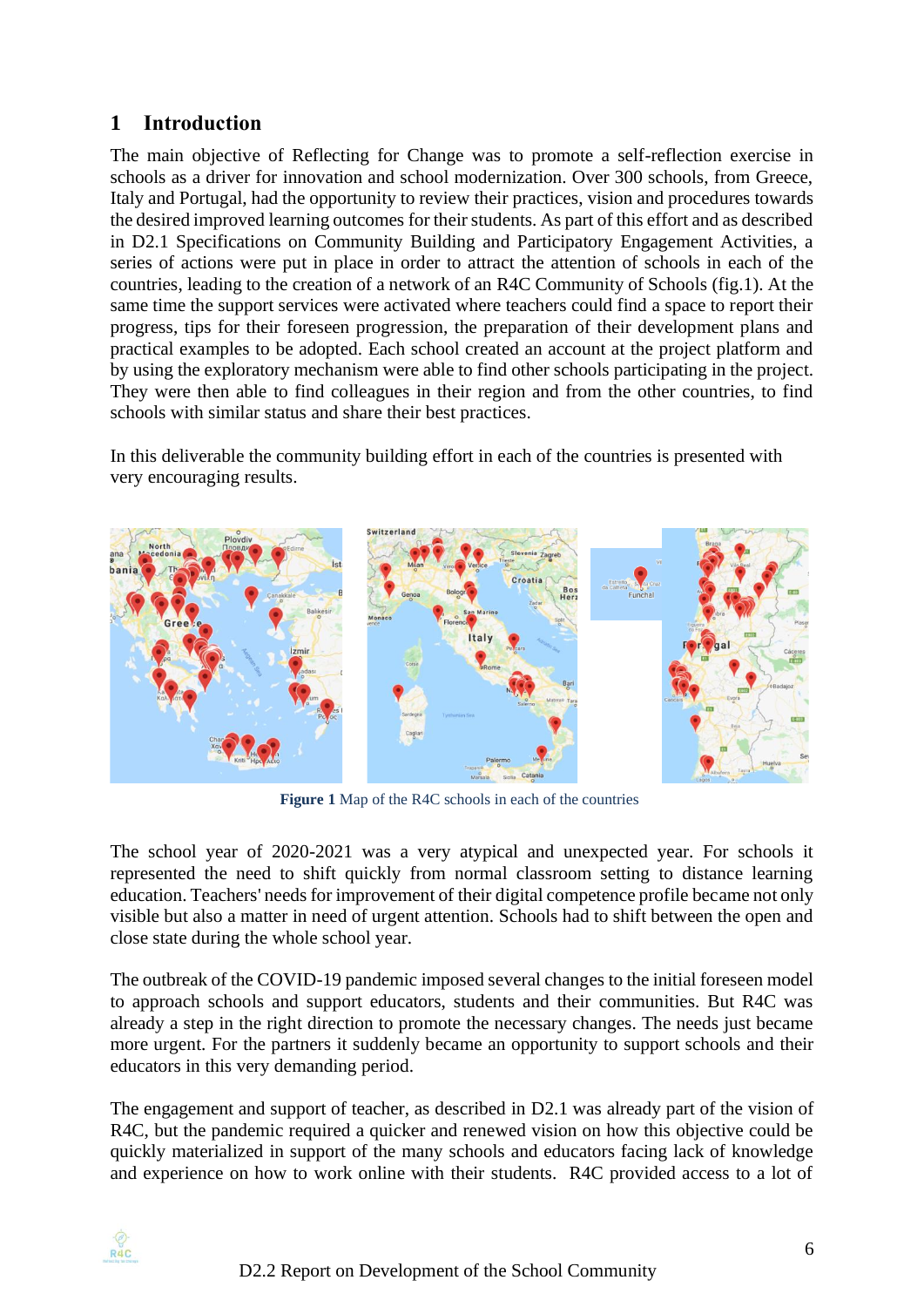examples in the format of projects or suggestions of digital tools and resources that could be used for distance learning. Immediate actions were taken by the 3 partners implementing the project in order to support teachers as best as possible as presented below.

Reflecting for change, as perceived by the sample results presented in this document (section 3) quickly became teachers best travel companion. Through training activities, conducted differently in the 3 countries, educators found the necessary support to improve their competence profile and embrace the challenging situation imposed by COVID-19.

The project vision had to be quickly adjusted in order to meet the urgent need of training/support from the part of educators to integrate digital tools and resources as a means to continue, as normally as possible, their teaching plans. R4C brought the possibility of inter-school collaboration, of peer-to-peer support and the integration of students centred methodologies to improve their learning curve. Teachers found in R4C a platform to enhance their competence profile, to embrace new challenges and find completely new ways of working with their students. Students learned how to collaborate with their colleagues from a distance, interact with their communities via online tools, organize collaborative projects and produce amazing results for the well-being of their communities. The pandemic was unexpected but R4C methodology was ready to provide the necessary platform for learners and educators and the many success stories shared by the teachers and students are a solid proof of this success. The number of schools, teachers and students that directly participated in the R4C pilots can be found in Table 1.

|          | Schools | Teachers | <b>Students</b> |
|----------|---------|----------|-----------------|
| Greece   | 106     | 542      | 7200            |
| Italy    | 101     | 502      | 6300            |
| Portugal | '09     | 534      | 7500            |
| Total    | 316     | 1578     | 21000           |

**Table 1** Schools, teachers and students that participated in the pilots of R4C

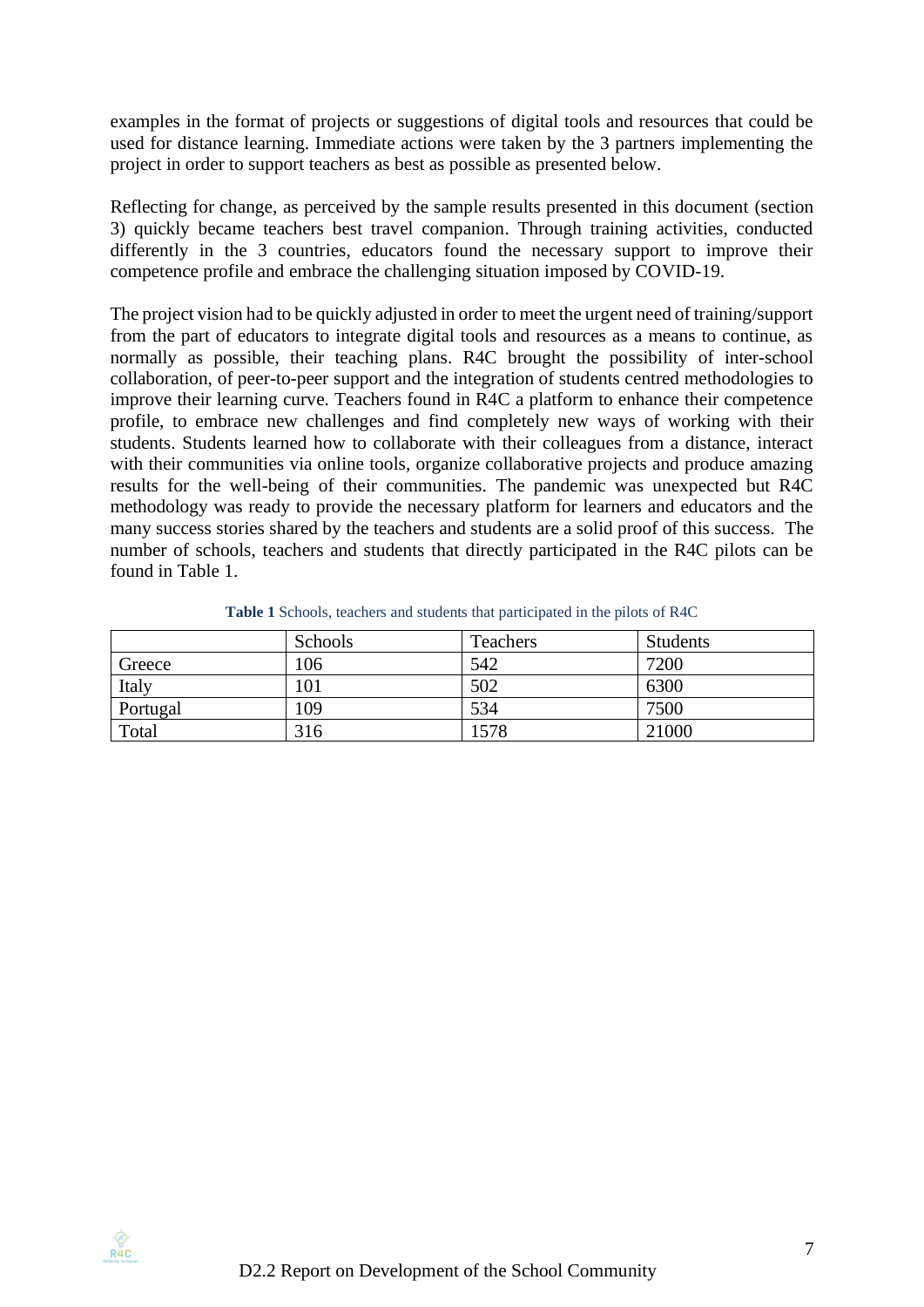## <span id="page-7-0"></span>**2 Engagement Activities**

#### <span id="page-7-1"></span>**2.1 Initial vision for the Engagement Activities)**

The initial vision for the engagement activities was the organization of 3 cycles of activities:

- the **Visionary Workshops**, where the overall vision of the project would be presented to the schools' leaders and teachers.
- the **Practice Reflection Workshops**, where participating schools would have the opportunity to jointly reflect on their Self-reflection results, the involvement of their teachers and students and the validation of their development plans;
- the **Summative Workshops** where the overall results, the students' projects and evolution of the school profile as an overall could be reviewed and the development plan updated accordingly.

The whole vision for these activities had to be changed. Face-to-face events were no longer possible, priorities for schools dramatically changed and, although the overall vision of the project was kept intact, and in fact very important to support schools in this difficult period, the materialization of the engagement and implementation activities had to assume a different format, respecting the needs and constraints of every pilot site. Most activities shifted to the online format and each country adopted a different strategy. The five pillars of community building, as presented in D2.1 were maintained as the overall methodology could be kept in an online format (Engagement, training, support, recognition and community). All the steps were followed and successfully materialized in the form of online training and support, distance learning collaboration among students, involvement of the school and local community as partners and beneficiaries of the student's projects results, official recognition of the efforts and the final R4C community at a national and international level.

#### <span id="page-7-2"></span>**2.2 Actual materialization of Engagement and implementation Activities (Greece, Italy and Portugal)**

#### <span id="page-7-3"></span>**2.2.1 Greece**

The Institute of Educational Policy is the national coordinator for R4C in Greece. From the point of view of the partner R4C offered the opportunity to the schools to do a step forward, through a clear vision and strategy (and tools), which supported an interdisciplinary environment of innovation, promoted collaboration with other schools as well as with non-formal and informal education and succeeded finally to unfreeze the "current" situation at many schools and support it, to move on, to transform to an open and e-mature school. In other words, to overcome the typical structural inertia. In order to adapt to the pandemic situation in the country the partners adopted the following sequence of actions:

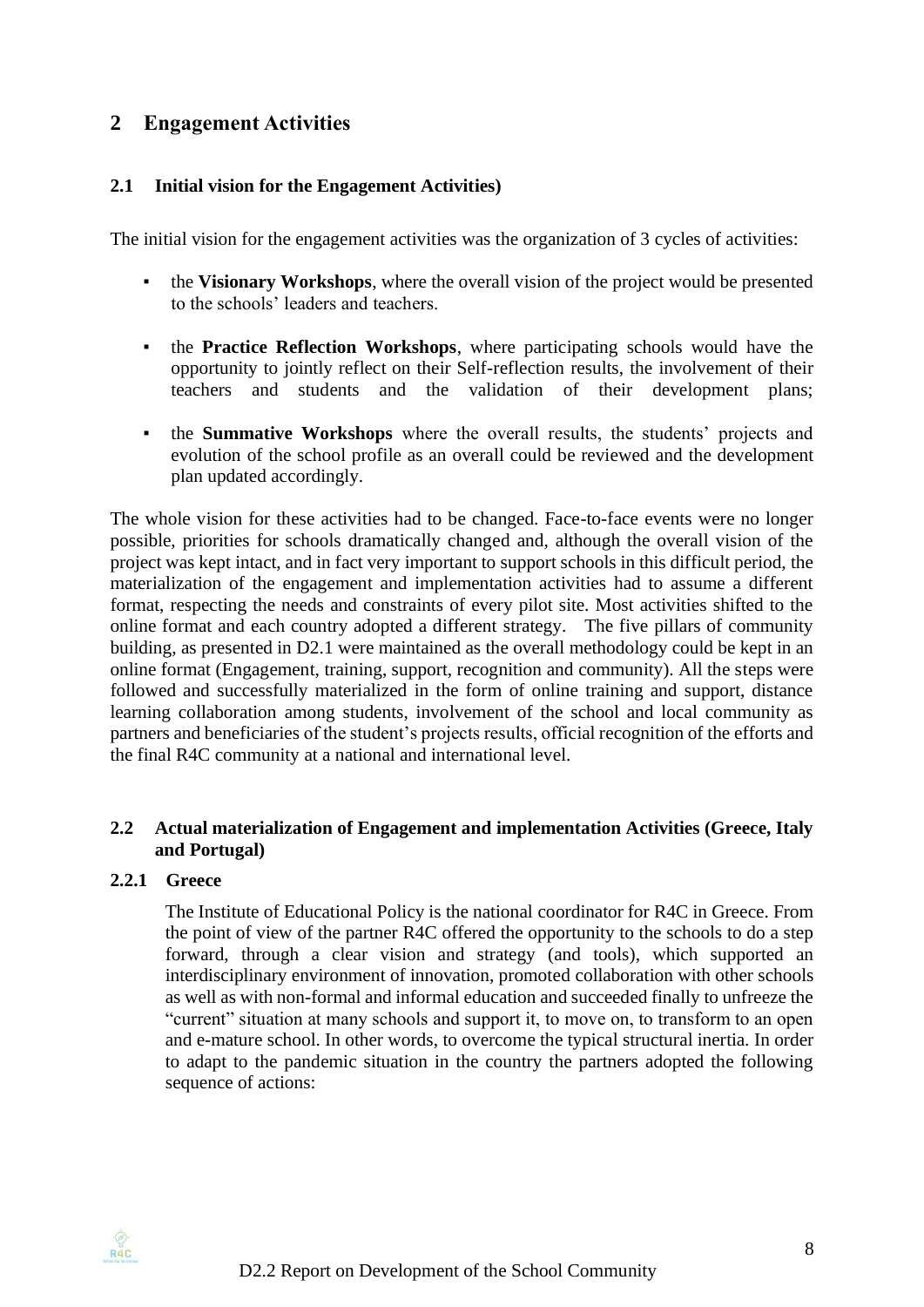#### a) Call for Schools

An open call to all schools was announced where the objectives of the project was clarified with a list of all benefits and requisites for schools participating in the project. Schools were invited to present an application presenting their motivation to participate in the project. Schools had also to describe what was their experience in school innovation and to propose a school project *(Mainly on STEM, which is a powerful multidisciplinary environment of education)* and how they plan to use responsible research and Innovation in this project in the framework R4C project. Furthermore, schools were asked to organize a pedagogical team and a coordinator for R4C in their schools.

b) Schools Selection

An independent committee was formed in order to select the schools. Besides the above-mentioned criteria, the committee took also under consideration:

- The geographical distribution of the schools, *(schools from all regions of Greece were selected).* The percentage of the selected schools depended also on the population of the region
- The type of regions e.g.: Urban, suburban, rural, mountainous, coastal, etc.
- The variety of school types: (Kindergarten, primary, secondary, modern schools, music schools, school of arts, vocational schools, special needs schools, experimental schools, multicultural schools, second chance schools etc.)

This selection procedure enabled a representative school sample from all over Greece and all school types.

c) Roadmap for implementation

Schools and teachers were introduced to the overall project philosophy and resources, namely: The Roadmap of Openness, the Self-Reflection Tool and the Self-Development Plan, student's interest and motivation on science questionnaires, the accelerators, platform for collaboration, etc. R4C presented a very demanding educational environment both for teachers and students, but it provided them with extra knowledge, competences, and values to face the new unexpected educational situation during the pandemic. It was not an easy procedure, but the achievements were very high as can be seen by the projects developed by the students.

d) Support infrastructure with extra effort on communication

Greek schools participating in the project benefited from a continuous support provided online and in a Moodle platform: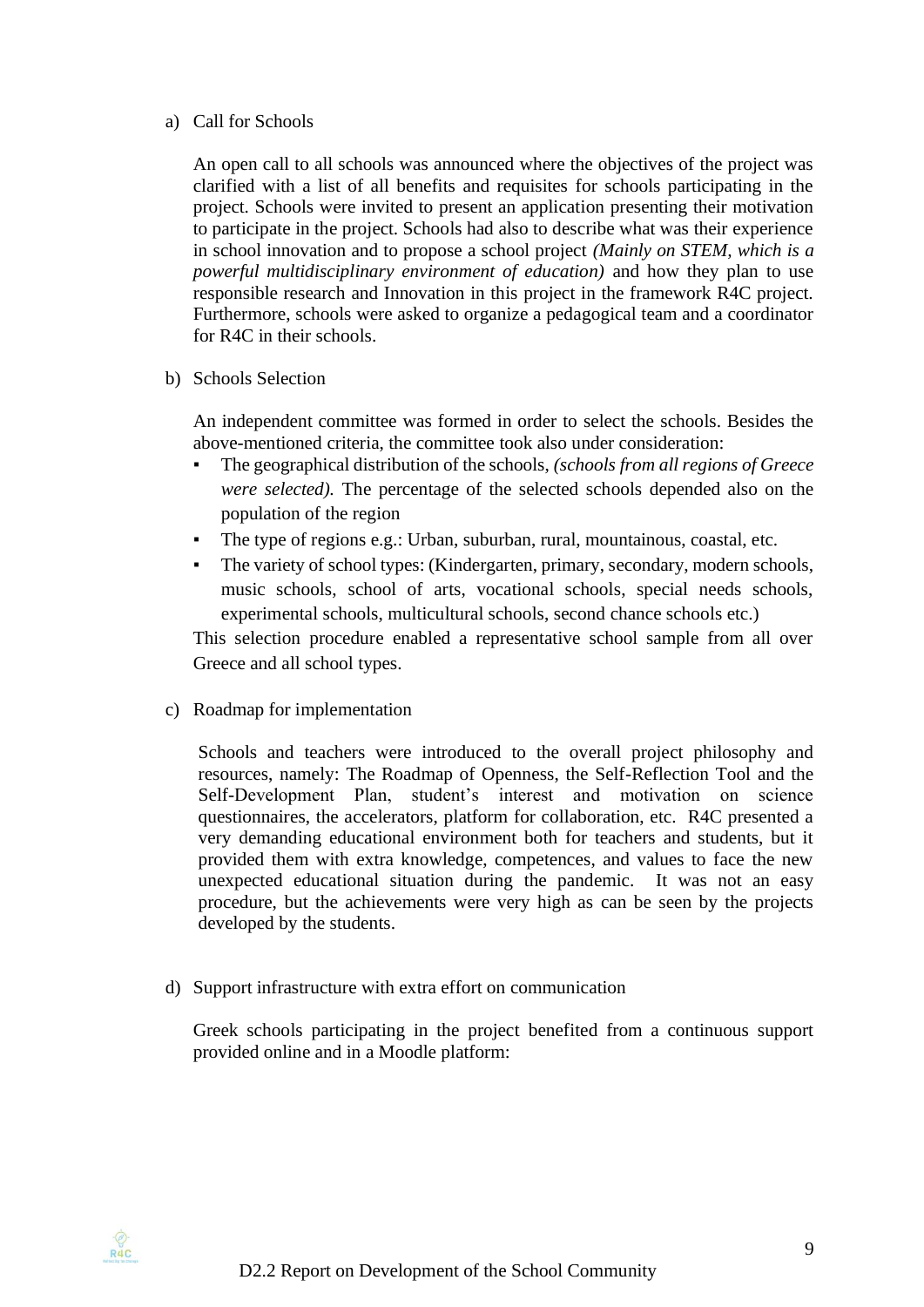#### 1. Online Support

Teachers could benefit from Email-Helpdesk, online meetings, synchronous and asynchronous distance learning opportunities. A continuous communication scheme was established with the schools (both with the headmaster and the coordinator of the pedagogical team of the school). Emails were restricted to the minimum necessary in order to ensure fluid but not overwhelming conversations. Besides the tools and general guidelines for the implementation of the project, teachers knew that the R4C team was there at any time to support them and answer their questions. Schools could interact with the supporting infrastructure by sending an email to the project team (specific educators of the team supporting the schools) or to the R4C Helpdesk and by participating in the optional online weekly meetings via MS teams and other platforms. Although meetings were optional, more than 70% of the schools participated. Because of the geographical distribution of the schools all around the country, it was necessary to use tools for synchronous and asynchronous distance learning.

2. Moodle Platform

Except for the tools and platforms of the project, the Greek schools had also available a Moodle platform to support them. In this platform participants could find supporting material (guidelines, presentation of training seminars), teleconference tools such as BBB, MS teams, repositories for the dissemination of school projects and other activities, announcements for the schools' own training actions, but also training actions of third parties that teachers could follow at their discretion. There were also two communities established in the Moodle platform (STEM and the use of ICTs) aiming to increase the communication between schools on those subjects. This Moodle platform acts as one more repository for the Greek schools. Each school can go back at any time to find all the national resources of the project.

3. Webinars

A series of 12 webinars were organized to support educators, in which 900 teachers participated. Two of the webinars were organized in collaboration with Greek R4C schools. The topics of the webinars varied:

- (a) on the one hand, they concerned the tools and the implementation procedures of the project itself and
- (b) On the other hand, specialized topics emerged through the project implementation and were proposed either by the project team of the Institute of Educational Policy (IEP) or by the R4C school teachers.

Examples of webinars topics: (a) "Ideas, suggestions and experiences from a STEM perspective in the teaching of Mathematics in the context of R4C" (b) "Experiences from digital tools for organizing teaching", (c) Writing scientific articles with our students" (d) "The implementation of R4C philosophy in an intercultural school". etc.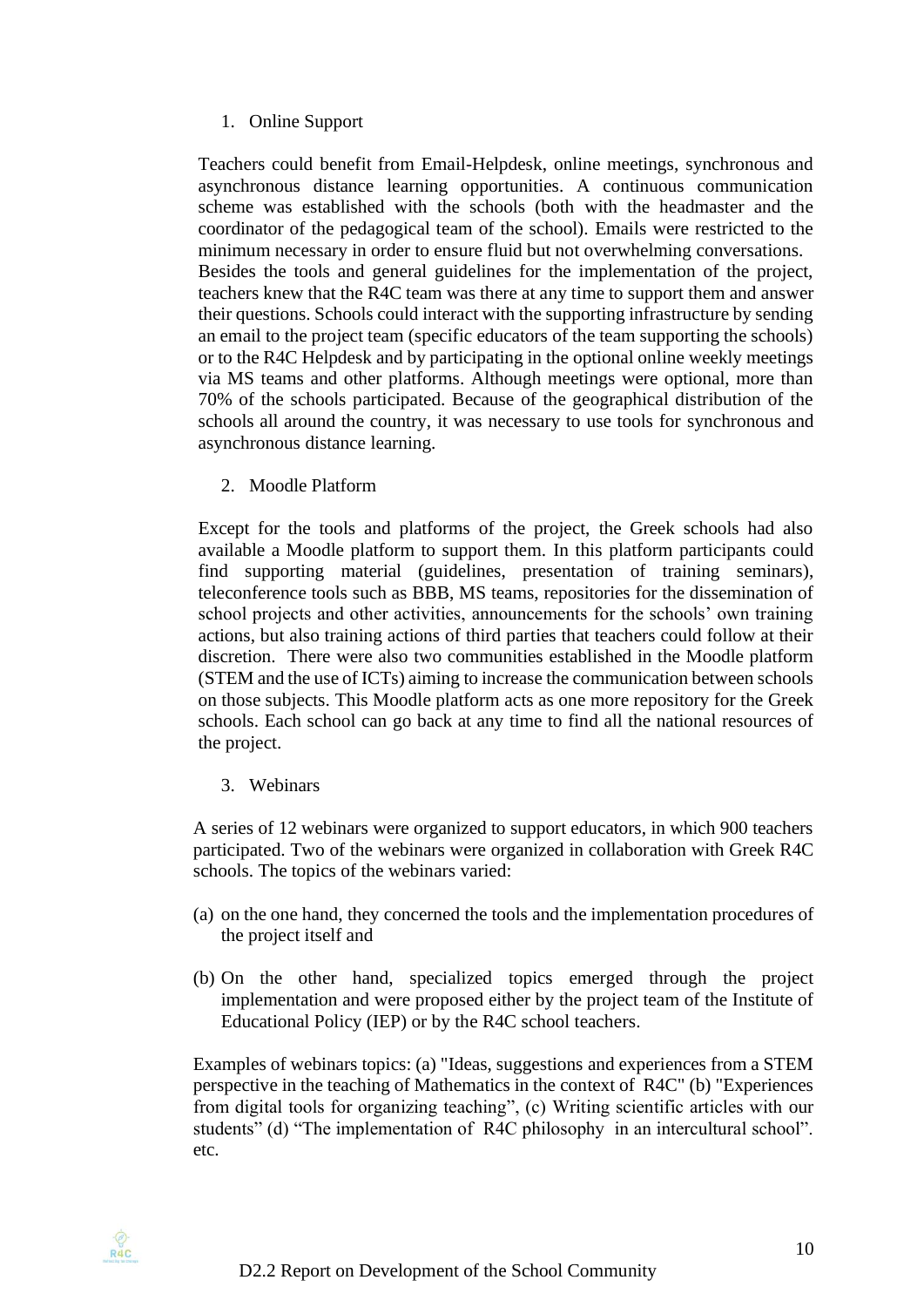#### e) Final Results

Some lessons learned from the implementation of R4C in Greece:

- Schools continue ongoing self-reflection, discussion and learning set-up.
- School projects are incorporating more and more ICTs.

Schools increase cooperation and networking with other schools, informal and non-formal educational units and scientific, social, local community and social inclusion structures.

• Schools become more active in dissemination of their activities and results. (They became bridges of communication and friendship with the neighbourhood and society.)

• Teachers become more familiar with educational platforms and year after year they participate more frequently in online training activities.

Schools prepare and organize their own training activities for their teachers and the school community too.

Students increase interest and motivation in sciences.

Implementation of OSOS/R4C tools in Greek schools [like ongoing reflection (SRTs), discussion and learning set-up (SDPs and school projects), Students' questionnaires regarding interest and motivation on science....] show that the participating schools are increasing their openness and through openness, they are gradually increasing their ematurity. It also supports the sustainable development goals and especially goal 4 (Ensure inclusive and equitable quality education and promote lifelong learning opportunities for all). The combination of project's tools with national initiatives from the Greek Ministry of Education like "21st century skills workshops", "Evaluation of schools" and other regional or local initiatives lead the schools to increase further their openness and strengthen the concept of open school (and step by step to be transformed into "sustainable" schools).

As a result of this combination of national and European initiatives, OSOS/R4C project is recognized as a good practice for Greece in the framework of GENE (Global Education network Europe). Finally, it's clear (according to the data collected) that schools are changing ... and they are changing because they want to change. There is very compelling evidence that schools have the competent staff to make a difference although sometimes they need a spark (from the system itself or from an external factor like R4C project) to increase the temperature in order to start changing.

#### <span id="page-10-0"></span>**2.2.2 Italy**

To the Italian national coordinator, the R4C project offered the opportunity for schools to take a step forward, through a vision, a strategy and key tools, which supported an interdisciplinary environment of innovation, promoted collaboration between schools and non-formal and informal education, to move forward, to transform into open and current schools that can respond to the challenges of the 21st century. R4C was an opportunity to implement on a large scale a process to facilitate the transformation of schools into ecosystems, serving as shared learning places for which leaders, teachers, students and local communities have shared responsibility, authority and they all have benefited from the increase in the social capital of their communities for the development of responsible citizenship

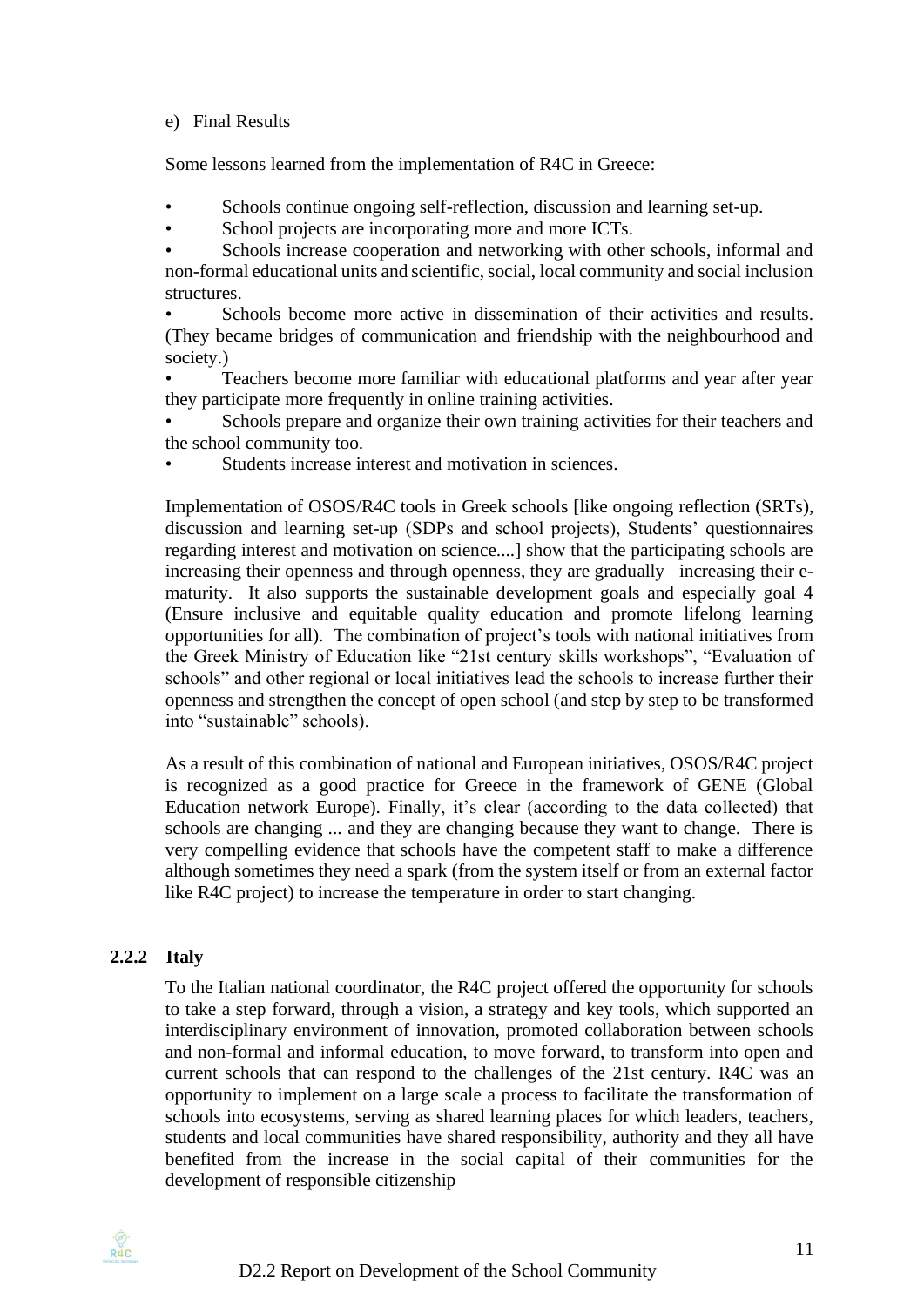The work carried out with Italian schools to promote and implement the philosophy of R4C in the hope of a change, necessary to respond effectively to the demands of an open school and a teaching of skills, which requires a radical change in the didactic action of teachers in order to promote flexible, critical "formae mentis" in students, able to make knowledge interact problematically, to operate in work situations and contexts, is described below.

#### a) Engagement activities to recruit schools

As a first action, the schools that participated in the OSOS project were contacted and some of them agreed to participate in R4C as well. Thanks to the countless contacts with teachers from all over Italy that Città della Scienza has built over the years, events have been organized to present the R4C project to a large number of schools. A communication campaign was carried out on the Città della Scienza website and on social networks. Online meetings were organized with interested schools to clarify the objectives of the project and the actions to be carried out (so that everyone knew from the start that it was a rather demanding procedure). At the end of this first phase, the interested schools communicated their interest to be part of the project.

b) Implementation

Participating schools shared their experiences in school innovation and proposed school projects (mainly on STEM, which is a powerful multidisciplinary education environment) and how they intended to use the project's self-assessment tools. At the end of these preliminary phases, the Italian partners was able to involve 100 Italian schools of all types and levels and from different educational levels: high schools, professional institutes, technicians, etc., the largest number coming from the Campania Region. All this has given the opportunity to work with a representative sample of schools from all over Italy and of all types of schools.

Project resources were presented to teachers and school managers. They were introduced to the Roadmap in the start-up phase and subsequently the use and compilation of SRTs, SDPs and student questionnaires pre and post.

Considering the complicated period (Covid-19 pandemic emergency) in which the project took place, with closed schools, distance learning, hybrid teaching, the work carried out for R4C was quite demanding for both teachers and students, although this has provided them with extra effort, knowledge, skills and values to deal with the unexpected new educational situation during the pandemic. It was not an easy procedure. Although the R4C schools were "almost ready" to face the new reality and to continue teaching and learning through online tools.

The global situation described above required the Italian R4C team to be more involved in support activities for schools. A series of online meetings were organized to explain to the teachers how the required actions were carried out, how the self-assessment forms were completed, and how the Roadmap was interpreted and applied to the school situation. A frequent communication scheme was established. All of this created a collaborative environment where teachers knew that the team for the R4C project was there at any time to support them and answer their questions.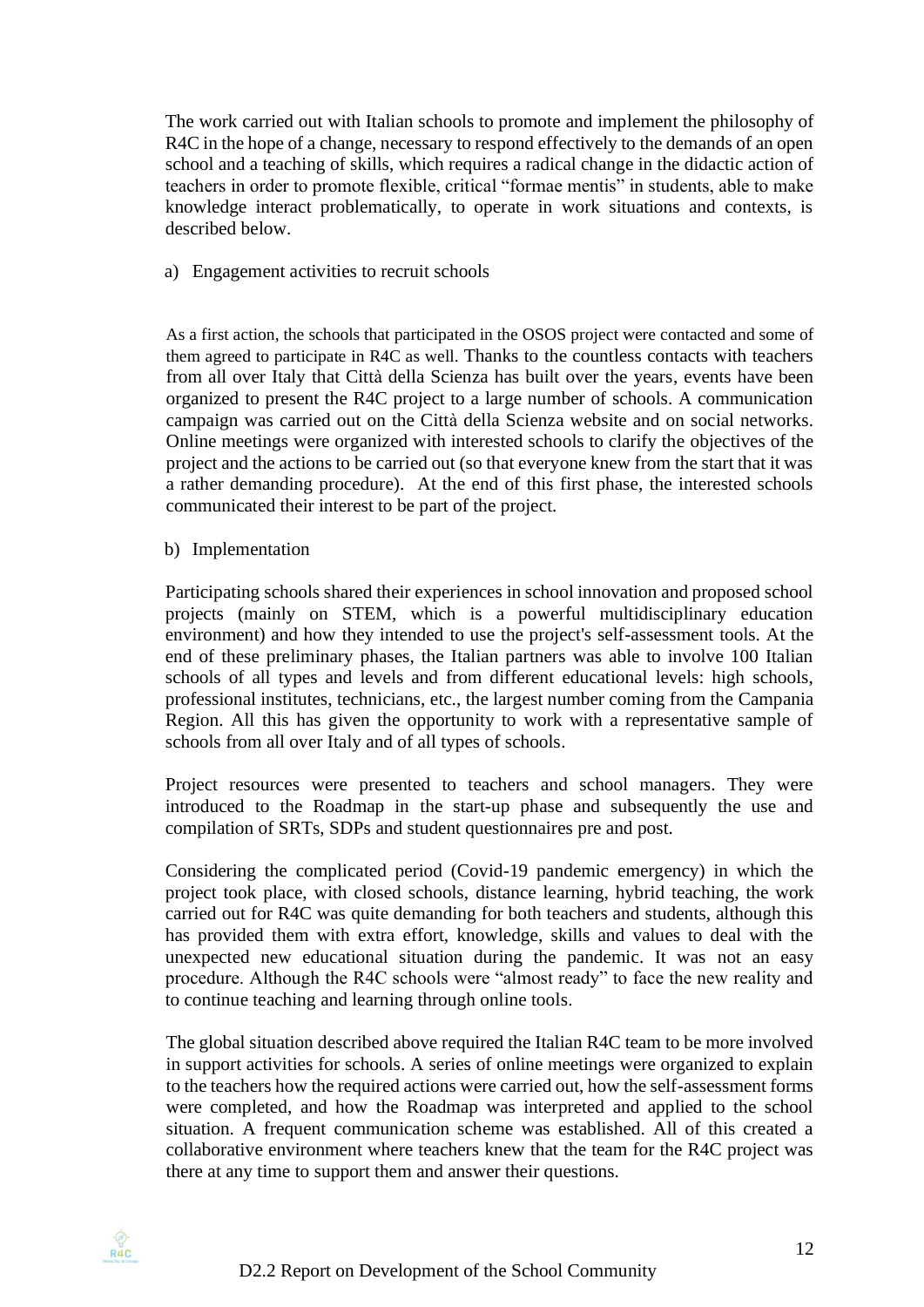At the end of all this commitment by both the schools and the Città della Scienza team, the result was positive and significant educational projects were presented by some schools that contain within them the characteristics of an open and sustainable school that responds to requests for new basic knowledge.

In conclusion, the experience made with R4C showed that schools want to change and teachers, amid a thousand difficulties and personal sacrifices, are increasingly open to new things. Furthermore, we can affirm that in schools there is more and more competent staff willing to get involved in the challenges and changes required by today's society, but there is also the need to be recognized more and to feel protected by the presence of political decision-makers who facilitate this change and make the school view more sustainable. It is possible to change but with the support and commitment of everyone.

#### <span id="page-12-0"></span>**2.2.3 Portugal**

a) Digital Transition Plan

The Portuguese government launched a very ambitious plan to promote the transformation of the country, its modernization, through the improvement of the digital competences of people, companies and the state itself. Within this plan there is a specific pillar devoted to the digital development of schools. All schools in Portugal have to create an action plan for the digital development of their infrastructure. It includes the infrastructure per se but also a very ambitious teachers training program that aims to reach all teachers in the country. The plan also incorporates measures to provide individual equipment for the students, to guarantee free mobile connectivity for educators and learners. It also foresees access to collaboration tools, digital tools and resources. R4C was well received by the Ministry of Education and perceived as a good add-on to the plans that are already being implemented in the country.

b) Engagement Activities

The start of the engagement activities in Portugal were a bit delayed in order to accommodate the recently launched national strategy*<sup>1</sup>* plan, PADDE (Plano de Ação para o Desenvolvimento Digital das Escolas – Action Plan for the Digital Development of Schools). The plan determined that all schools in Portugal should implement a Digital Development Plan which includes the use of SELFIE tool and Check-in Survey*<sup>2</sup>* by all educators, in order to assess their digital competence profile. Although the law launching the initiative was published in April/2020, it actually started being implemented from July on. Along with this demanding task, schools were also being faced with the COVID-19 challenges with a compulsory closure that took place during designated time intervals, hindering the R4C implementation in various cases. Accommodating the necessary requirements for COVID-19 and implementing PADDE required a lot of work from the part of the schools and the national coordinators of R4C in Portugal decided to wait for the most adequate moment to officially engage schools in the Reflecting for Change project. R4C is completely in line with this national strategy and provides a strong materialization of the improvement of educator's

*<sup>2</sup>* https://ec.europa.eu/eusurvey/runner/DigCompEdu-S-PT



*<sup>1</sup>* https://www.dge.mec.pt/pcdd/index.html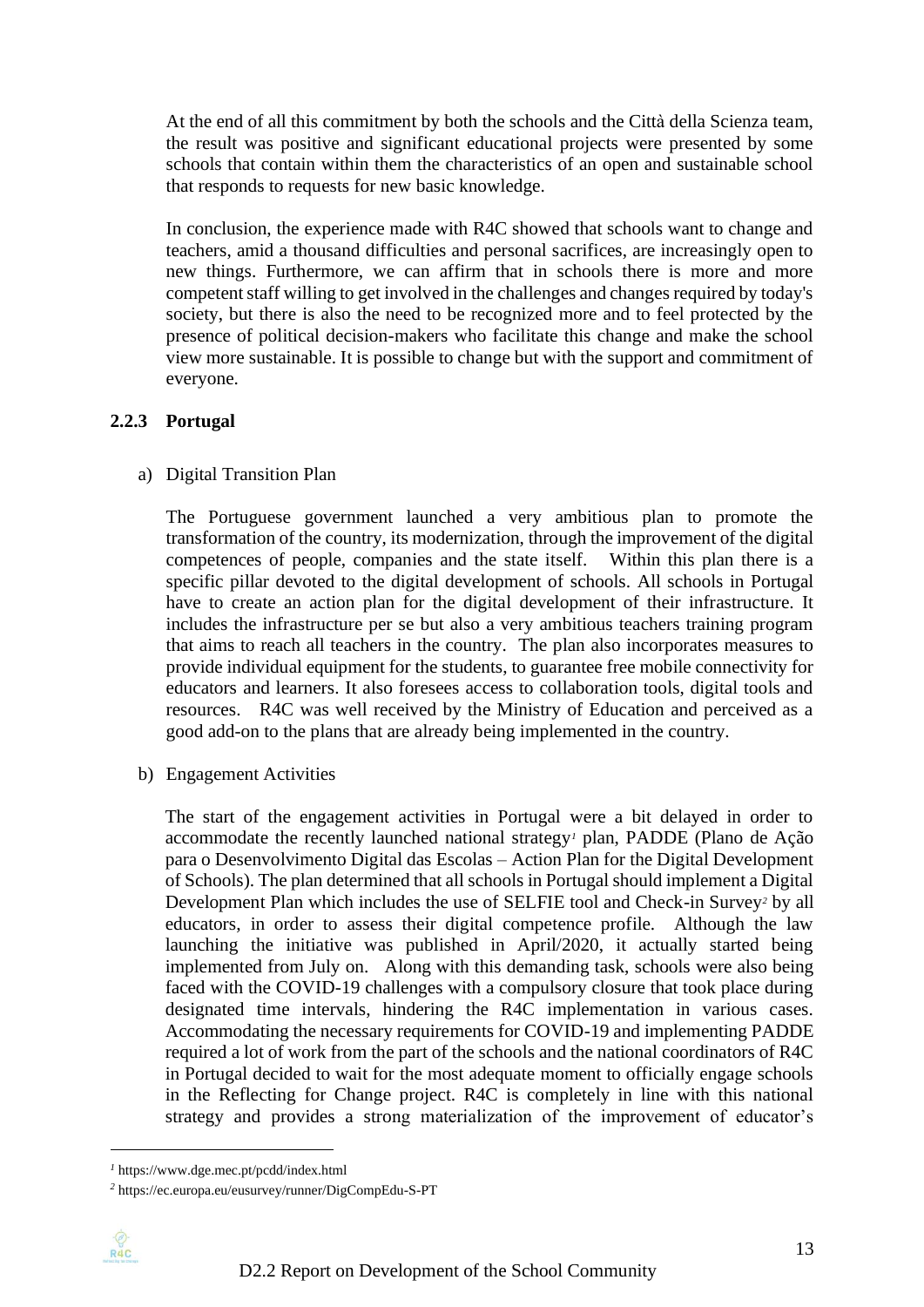competence profile associated with the necessary methodology for the digital transformation inside classrooms and in the involvement of the school and local communities. In order to recruit schools NUCLIO launched a call for interest inviting schools to participate in an online visionary workshop. As it was not possible to organize a face-to-face event, due to the COVID-19 restrictions, the activities were conducted online. In total a series of 20 sessions were organized having the participation of headmasters, school's coordinators and/or other participants appointed to represent the school. The overall vision of the project was presented to the participants and the full R4C journey proposed to them. In total over 150 schools participated in this process. Interested schools had to materialize their participation in R4C by informing via email and filling in the R4C survey. NUCLIO has produced a version of the survey in Portuguese to eliminate a potential language barrier. Over 100 schools filled in the survey. The evaluation of the schools, according to their SRTs, was delivered to all schools along with an invitation to participate in an accredited training course. The course had a format of workshops  $(50 \text{ hours training} - 25 \text{ in synchronous sessions}, 25)$ autonomous work and classroom implementation).

c) Accredited Training: Methodologies and Students' Projects

In order to support schools to improve their digital competence profile, their internal community building process and their engagement in community actions, NUCLIO successfully accredited a training course for educators where teachers were introduced to the methodology of Design Thinking for Education, Universal Design for Learning, Open Schooling, Inquiry and Interdisciplinary Based Learning. Educators were invited to work in groups inside their schools or to collaborate with colleague from other schools. There was continuous support for the materialization and implementation of their projects with the students. Over 200 teachers participated in the course coming from schools distributed across de country and covering all grade levels. They created 40 different projects that were implemented in over 160 classrooms.

d) Reflecting on their Schools

An important part of the training was devoted to reflecting with the teachers on the results of their schools, to collaboratively create their schools' development plans and to retrieve their vision on the actions their schools should implement in order to improve the school environment for teachers and education. Special attention was given to the use of digital tools and resources to improve the community building actions at an internal and external level. Teachers were invited to discuss within their school cluster group and/or with colleagues from other schools, what in their opinion would be a healthy relationship with their local community and as a result many ideas were registered and delivered to the school's headmasters.

e) Final Results

All the scenarios developed by the teachers had as mandatory the use of digital tools, the adoption of the Design Thinking Methodology and the integration of the Universal Design for Learning Principles. Another requirement was that the Design Thinking had to be done by students and they were the ones in charge of imagining and creating the foreseen solutions for the community problems identified by them.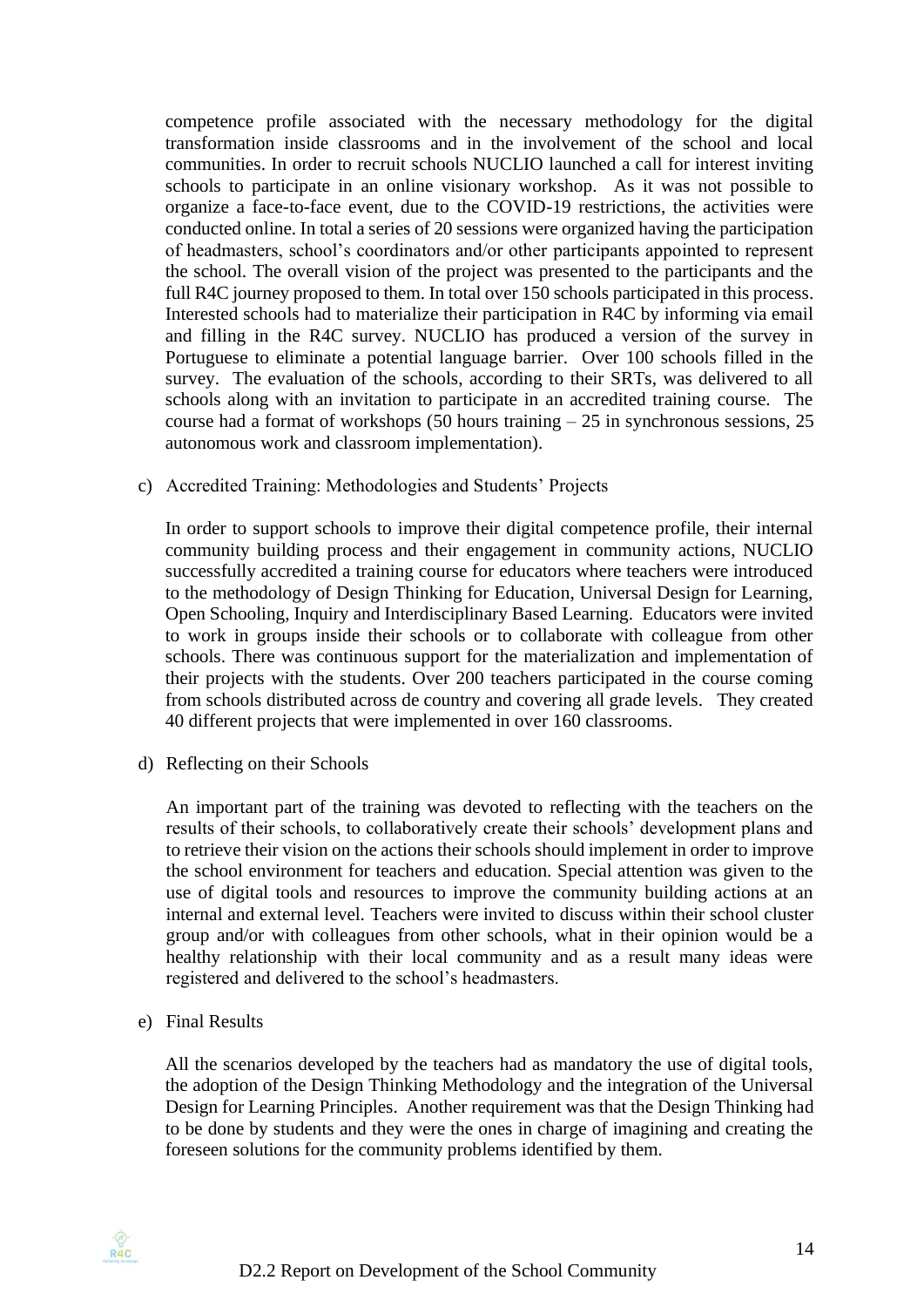# <span id="page-14-0"></span>**3 Summer Schools**

The R4C consortium organised two International Professional Development Courses in July 2020 and in July 2021 These courses brought together school heads and teachers from the participating schools as well as school heads and teachers from other schools and different countries. Due to Covid-19 limitations to traveling, all summer schools took place online.

#### <span id="page-14-1"></span>**3.1 "Towards an Open and e-Mature School" Summer School 2020**

More than 60 teachers from all over the world were introduced to an **integrated framework** fitting all the pieces together: providing mechanisms to monitor and assess the progress at different levels, introducing and helping to sustain a culture of change, supporting community and capacity building (fig. 2), providing tools and resources for innovative projects. The summer school took place 6-10 July 2020.



**Figure 2** R4C community building being presented during the R4C 2020 online summer school

<span id="page-14-2"></span>The summer school offered a series of webinars that included:

- The Open Schooling Roadmap
- The R4C School Innovation Model
- Identifying the real needs of your school
- Using self-reflection tools to set up a roadmap and an innovation strategy that transforms schools to innovative ecosystems
- Introducing RRI Principles in your school projects
- Schools as learning organisations
- Building synergies around Europe with common projects

The summer school has been designed to promote the use of self-reflection tools as a vehicle to support innovation and systemic change in schools. It proposed an innovation support framework and a roadmap to schools seeking to introduce a change culture that ensures a meaningful uptake of sustainable innovation.

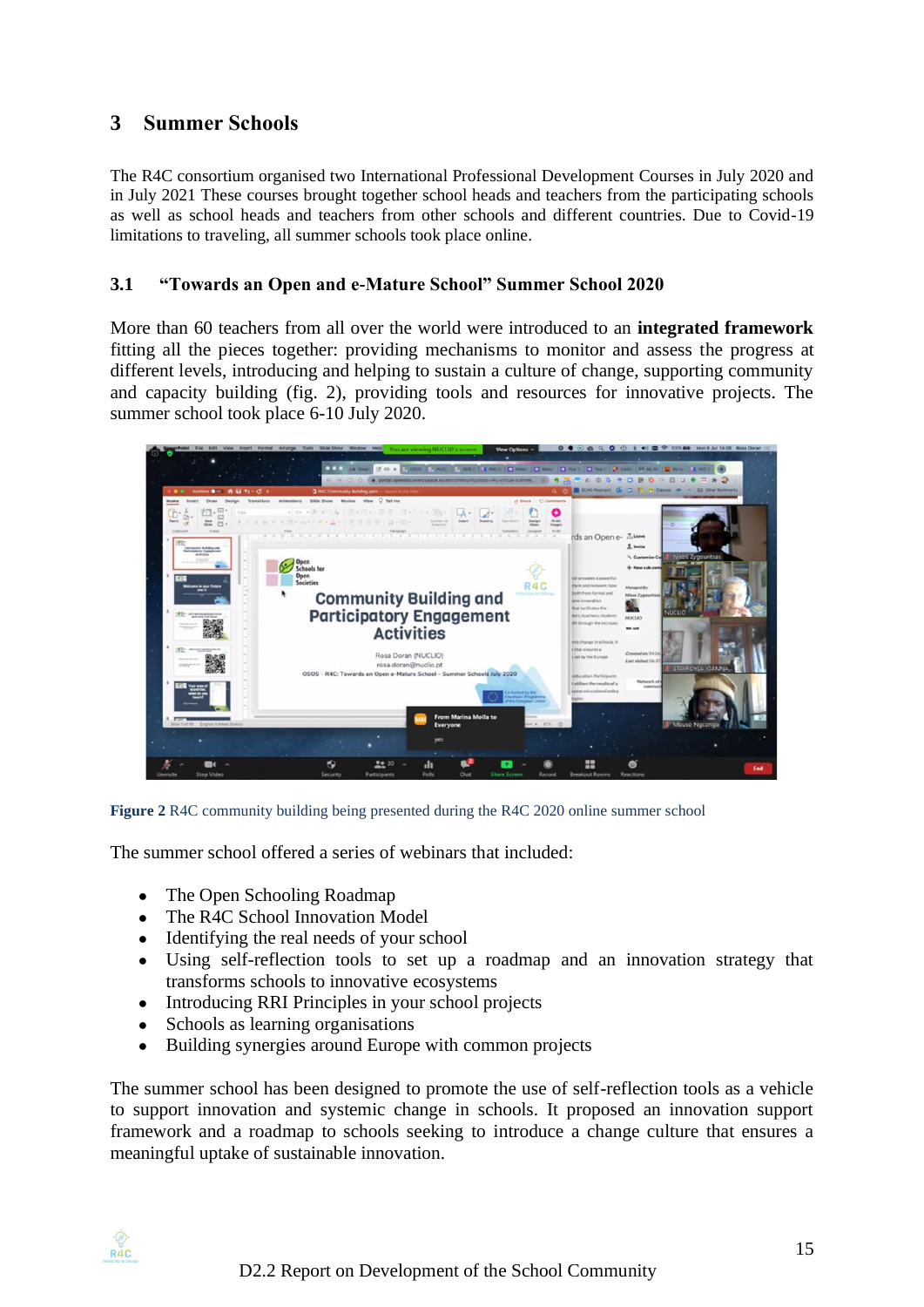#### <span id="page-15-0"></span>**3.2 "Towards an Open and e-Mature School" Summer School 2021**

The summer school that took place 5-9 July 2021, focused on the importance of self-reflection tools in the aim to foster sustainable e-maturity and openness in schools. 55 teachers participated and had the opportunity to explore how schools may move from self-reflection to developing a comprehensive plan of action that utilizes the results of a self-evaluation exercise, but, crucially, in combination with fundamental principles and mechanisms of European educational policy for schools. Furthermore, the "Towards an Open and e-Mature School" Summer School presented the concept of Schools as Living Labs (fig. 3). Living labs are usercentred, open innovation ecosystems based on a systematic user co-creation approach integrating research and innovation processes in real life communities and settings. In the educational context, we engage the living lab methodology as a technique of crucial value in the heart of initiatives of open schools, which, in cooperation with other stakeholders, aspire to become agents of community well-being by creating new partnerships in their local communities.



<span id="page-15-1"></span>**Figure 3** The concept of schools as living labs being presented during the R4C 2021 online summer school

The summer school also presented the concept of Digital Media Literacy for Active Citizenship to promote critical thinking and democratic values. Digital advances have brought new challenges for Europe's pupils, students and teachers. Algorithms used by social media sites and news portals can be powerful amplifiers of bias or fake news, while data privacy has become a key concern in the digital society. EU citizens, but above all young students are vulnerable to cyber bullying and harassment, predatory behaviour or disturbing online content.

Finally, the summer school discussed Biomimicry, an interdisciplinary approach that uses living organisms as a model to meet the challenges of sustainable development (economic, environmental and social). It presented ways for enhancing competences and awareness on biomimicry in the School Community, including students, parents, teachers and directors and Informal Science Education Providers, while reinforcing the sustainability principle in schools for the whole school community. Participants looked at how schools can be supported in using these tools to understand the current position of the organisation and build on the results to define and implement suitable action plans by applying a step by step support mechanism for school heads and teachers.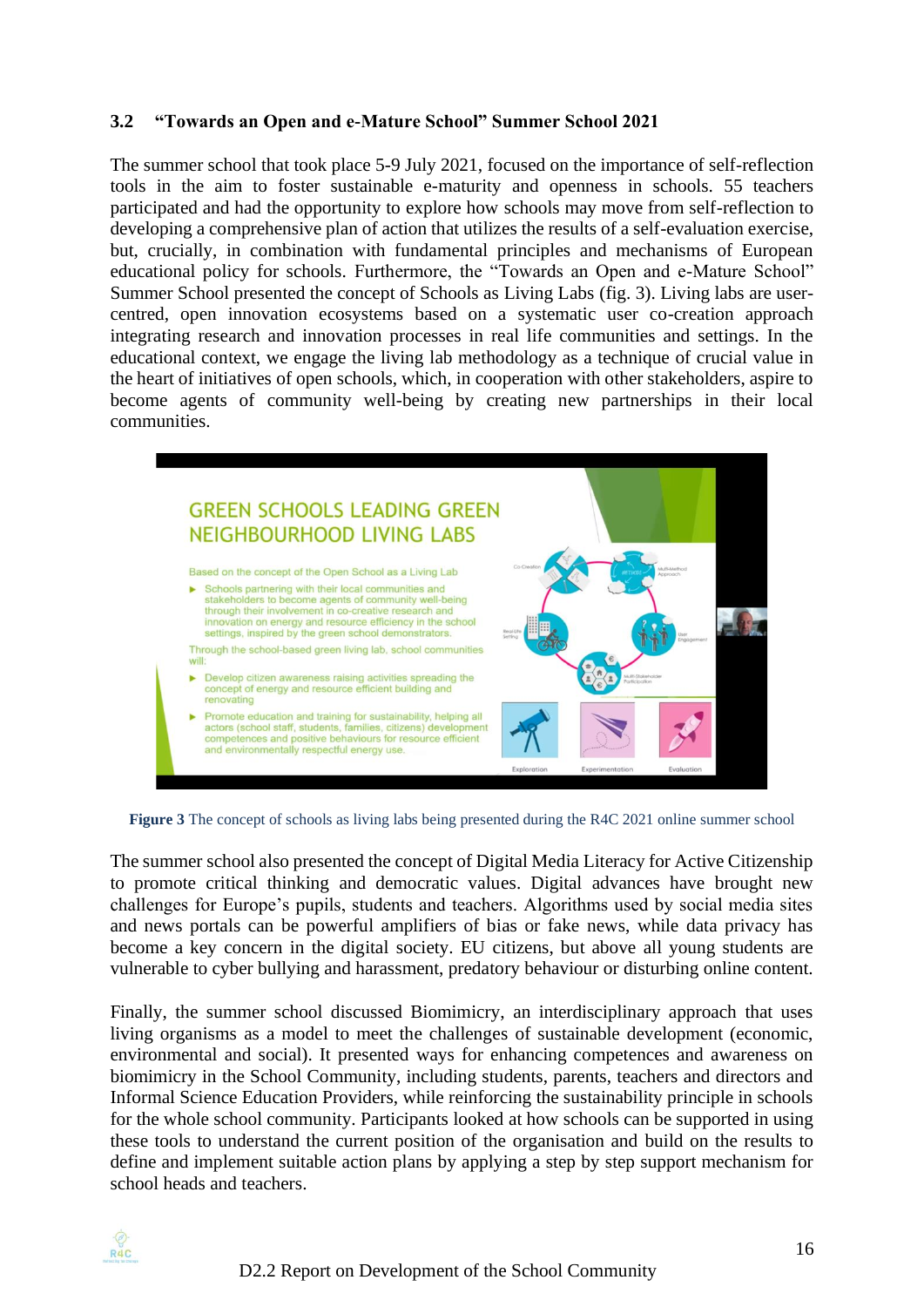#### <span id="page-16-0"></span>**3.3 "Towards an Open and e-Mature School" Greek Summer School 2020**

The course focused on the development of a roadmap for the schools of the participants, the use of reflection tools as a mechanism for monitoring the development of the school and the presentation of proposals for the design of innovative educational actions (fig.4). The more than 20 participants explored how schools can move from reflection to developing an integrated action plan for the "openness", the digital maturity of the school community.



**Figure 4** R4C road map for schools being presented during the R4C 2020 Greek summer school

<span id="page-16-1"></span>"Openness" refers to the use of open educational resources and applications but also to the creation of a model of cooperation with external factors to the school that can support the educational work. Digital maturity refers to the adoption of technological applications that allow teachers and students to have continuous access to quality digital content, databases, virtual or remote laboratories and to continuously enrich the educational experience. The course took place on 13-17 July 2020 online.

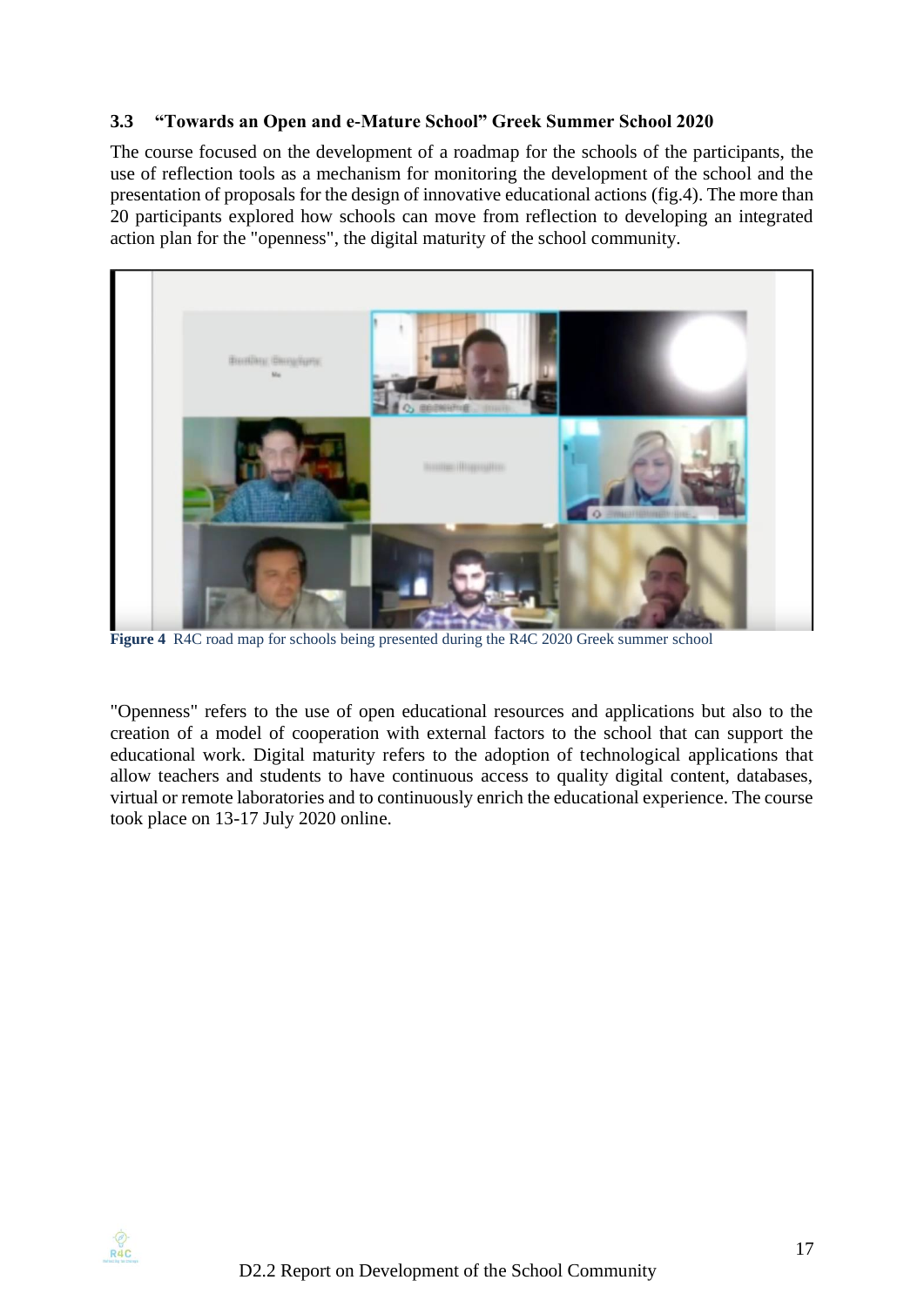### <span id="page-17-0"></span>**4 School's Implementation Projects**

In this chapter a series of project developed by schools in Greece, Italy and Portugal are presented. At the moment of the writing of this deliverable there were 126 projects already presented to the national coordinators. Schools are in the process of finalizing the projects and uploading them to the OSOS platform. Below we present a sample of the projects developed by the students with the support of their teachers. The projects are a mixture of student centred methodology where students have their learning experiences reinforced by technologies. In most of the cases there is a clear involvement of the school and local communities in the projects. Teachers engaged their students by using the Design Thinking Methodology. As presented in the chapters above this is the whole process was preceded by engagement of the schools, training and support actions. The result of their efforts is very encouraging and presenting clear evidence of the motivation of teachers and students and the long list of competencies acquired by educators and learners. A sample of the projects is presented below.

#### <span id="page-17-1"></span>**4.1 Vocational School Of Kalloni: Using Drone Technology For Environmental Awareness**

Using unmanned vessels (Drones) technology and an open online flight planning program (https://flylitchi.com/hub), students created flight plans of areas of great environmental interest on the island of Lesvos (e.g Eressos Dam), in order to photograph and record these areas. The main purpose was to create photographic / video material to inform the general public about the existence of these areas and their continuous monitoring, by creating a file, for any changes and interventions that may be suffered by human factor or not, with the ultimate goal of protection and their promotion (fig.5).



**Figure 5** Images of the implementation of the project "Using drone technology for environmental awareness"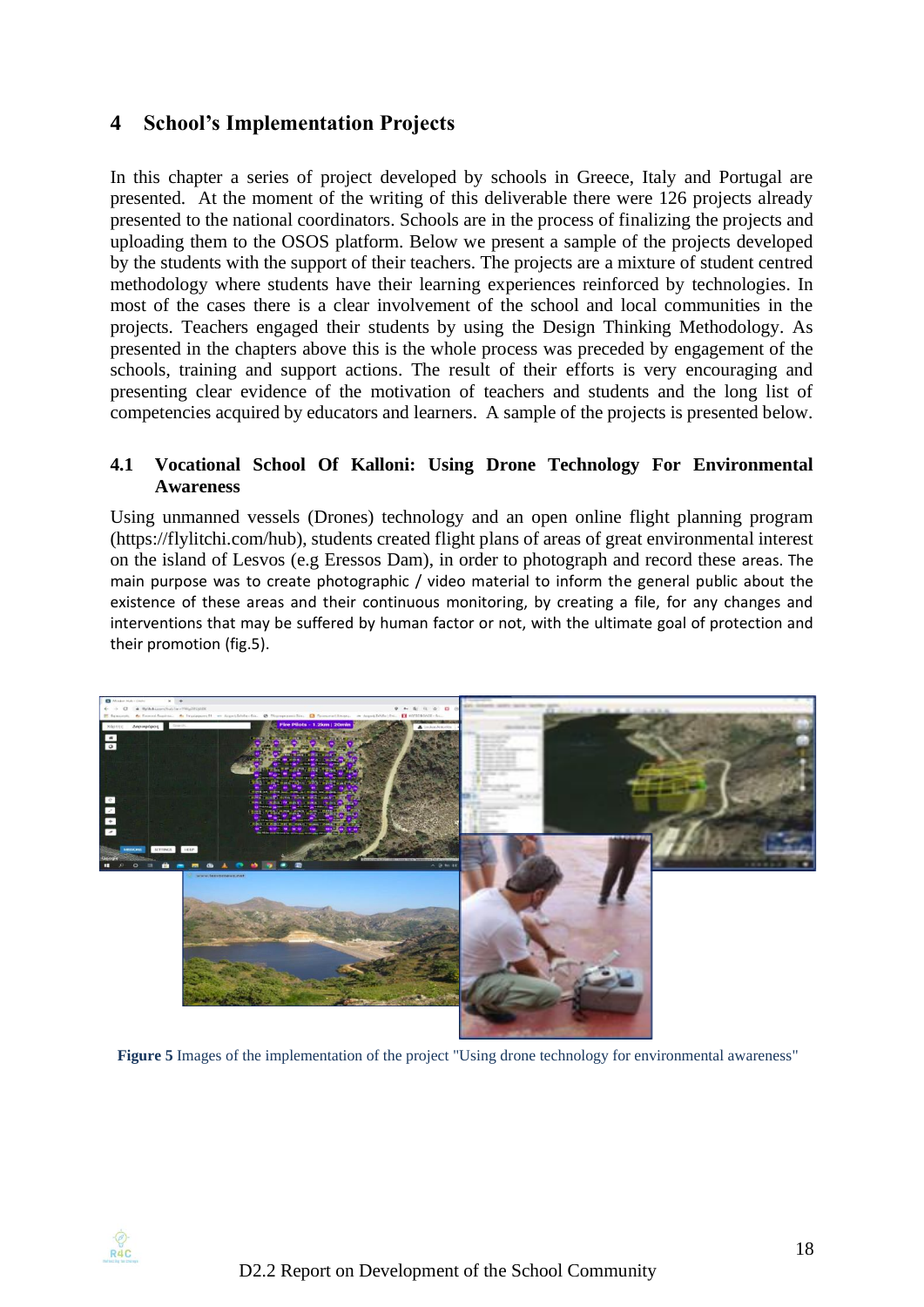#### <span id="page-18-0"></span>**4.2 Schools Building Seismographs**

Projects devoted to the constructions of simple seismographs and to share their data, improve awareness and safety during an Earthquake were also developed: The 42ns High School Kalamaria, using a Measuring Egelados' anger, build a digital seismograph (fig.6) and a simpler model capable of recording data for future analysis (fig.3).



**Figure 6** Images of the construction of a digital seismograph



**Figure 7** A simple seismograph capable of recording the data for future analysis

Students also created a seismograph to help them recognize when an earthquake is building up and provide instructions to take shelter (fig.8).



**Figure 8** A seismograph acting as a prevention instrument

<span id="page-18-1"></span>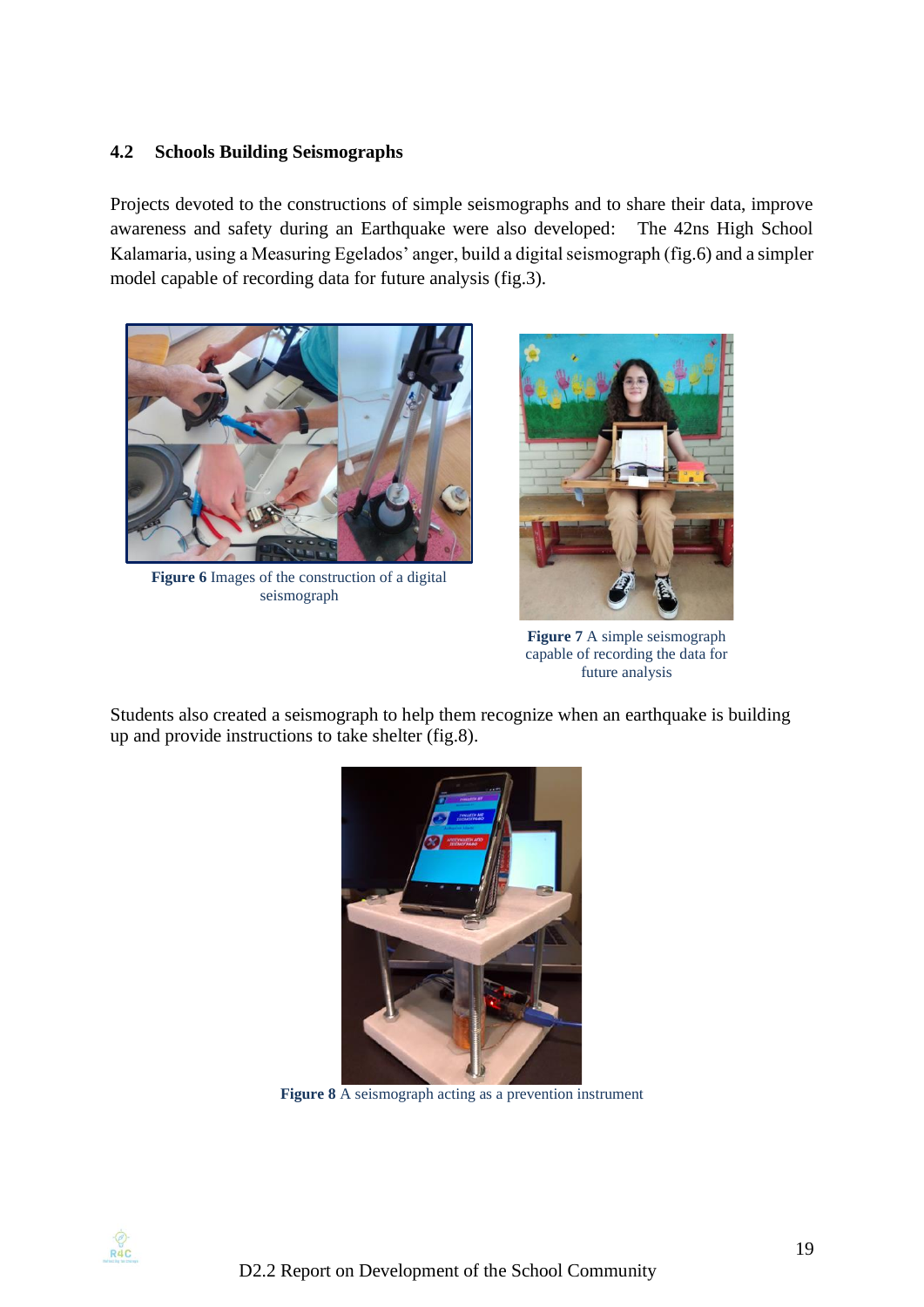#### <span id="page-19-0"></span>**4.3 Data Pollution In The Digital Society**



**Figure 9** Illustration from the project devoted to data pollution

<span id="page-19-2"></span>**The IIS Manfredi Tanari Bologna, Italy** School created a project devoted to handle the pollution caused by devices that process big data (fig.9). The students were divided into small groups and each group addressed a specific topic (Data Centre, Smart City Grid, etc.). Students got acquainted with how ICT has invaded all spaces and its impact on the environment. Students learned how we can offset the CO2 emissions with our daily activities by purchasing carbon credits that can be used to plant trees on Earth.

[https://portal.opendiscoveryspace.eu/en/osos\\_authoring\\_tool/view/863556/860287](https://portal.opendiscoveryspace.eu/en/osos_authoring_tool/view/863556/860287)

#### <span id="page-19-1"></span>**4.4 The Impact Of Covid-19 And Solutions Designed By Students For Their Community**

#### DON'T TOUCH (7TH JUNIOR HIGH SCHOOL OF KALAMATA)

Preventing germ transmission. How to avoid contact with germs in gel dispensers. Students created a device with sensors that will release the gel upon the hand approach in the right direction (fig.10). [\(https://portal.opendiscoveryspace.eu/en/osos\\_authoring\\_tool/view/863748](https://portal.opendiscoveryspace.eu/en/osos_authoring_tool/view/863748)



**Figure 10** Images from the project devoted to the prevention of germ transmission

 $R4C$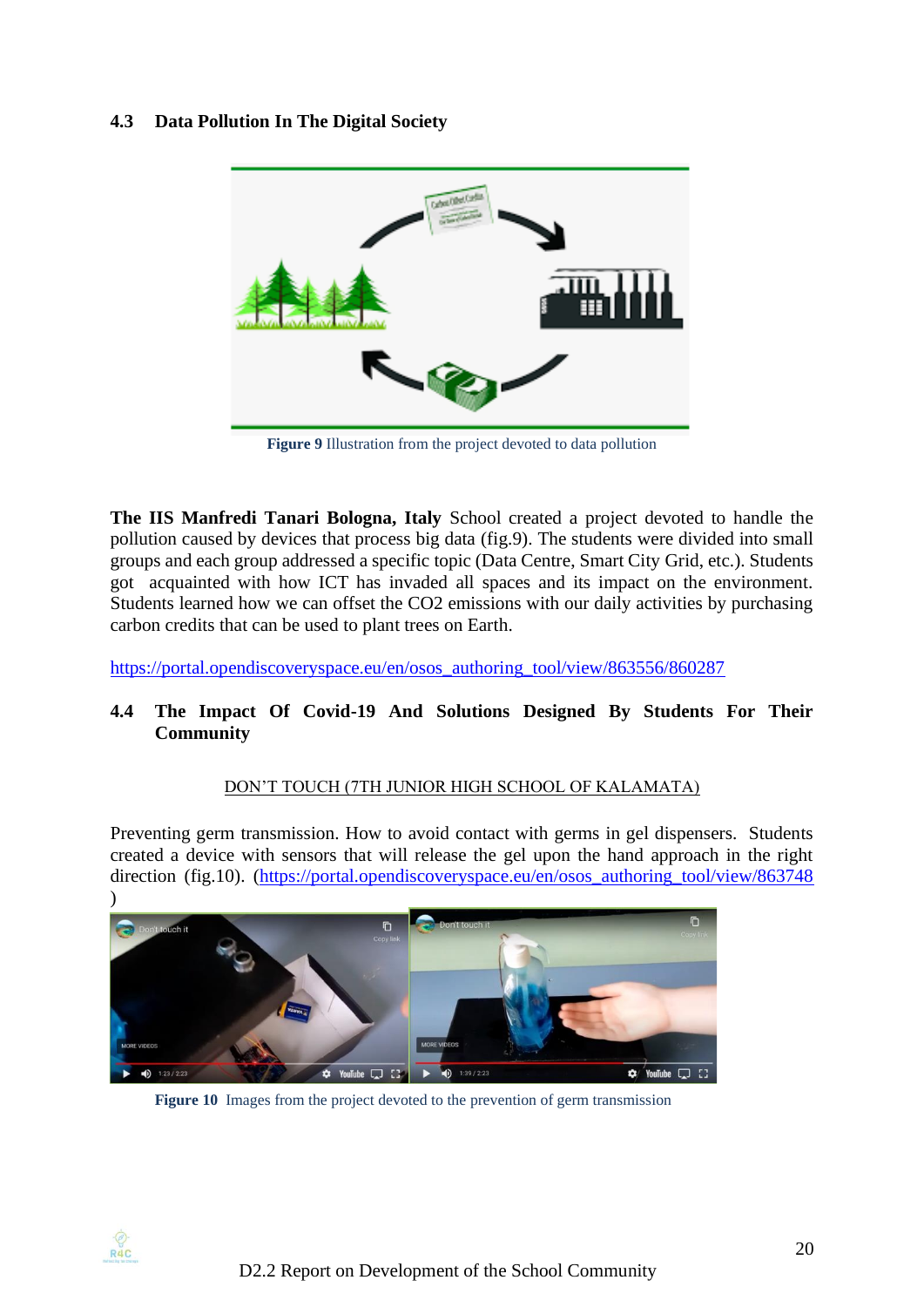#### NOT JUST DISTANCE LEARNING (ICS de Nicola Sasso)



**Figure 11 Images from the project "Learning about COVID-19"**

<span id="page-20-0"></span>Learning about COVID-19. Students as Journalists gathering, processing and sharing news for the community. This educational project was articulated in a flexible way through workshops in which the pupils had an active and participatory role aimed at the educational and didactic success of all, also promoting self-esteem. Students from the First Grade Secondary School have conceived and carried out, with the guidance of the class teachers, some in-depth videojournalistic activities, becoming protagonists, in the period of health emergency from COVID-19, of articles and personal interviews and to experts in the sector . With the help of digital communication that these days saw them engaged in traditional didactic lessons, the students experienced a new way of learning more about the COVID-19 pandemic (fig.11). [https://portal.opendiscoveryspace.eu/en/osos\\_authoring\\_tool/view/863511](https://portal.opendiscoveryspace.eu/en/osos_authoring_tool/view/863511)

#### SOCIAL EFFECT OF COVID-19

Students from Colégio Júlio Dinis engaged in a mission to support the elders of the community to cope with the constrains imposed by the pandemic. They brainstormed on ideas that could fill the life of elders living in isolation in Nursing Homes. After a careful selection they created a kit full of engaging and fun activities. They have even recorded a choreography from a chosen music (by request of the elders living in the Nursing Home) for the elders to watch and replicate. They connected with this population online erasing barriers and involving them in games, dancing, theatre, etc. (fig. 12)



**Figure 12** Illustration of the project dedicated to fight the social challenges from COVID-19

<span id="page-20-1"></span> $R\overset{\circ}{4}C$ 

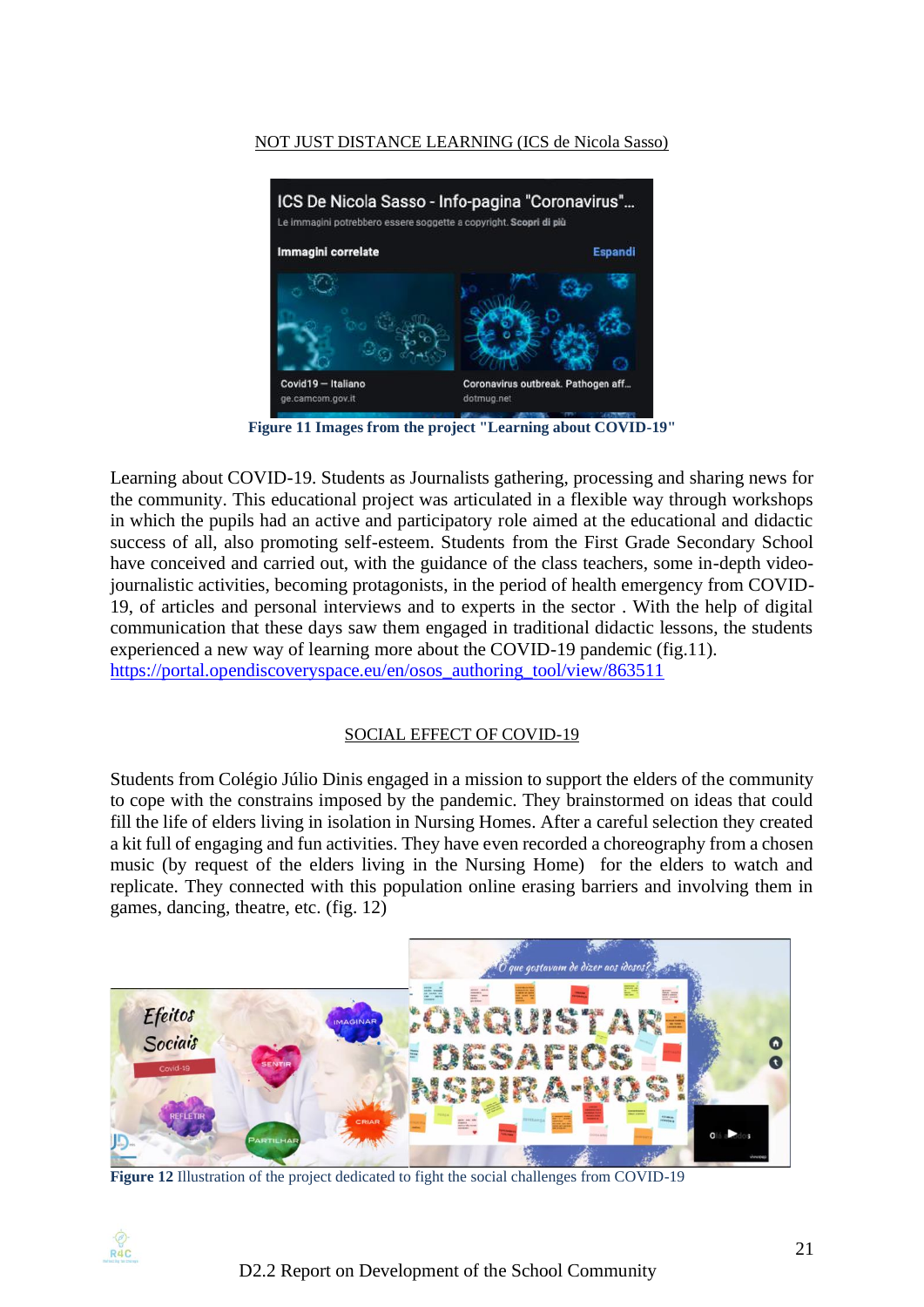<span id="page-21-0"></span>**4.5 Climate Change, The Impact In Our Lives And Simple Ideas To Help Fight Its Causes**



#### MY WARDROBE IS LEAKING WATER. WHAT ABOUT YOURS?

<span id="page-21-1"></span>**Figure 13 Illustration for the topic addressed by the project "My wardrobe is leaking water"**

Creating awareness about the expenditure of materials and water when we purchase clothes and other goods. The project was inspired by an inclusive learning model focused on climate change and our ecological footprint, particularly regarding water (fig. 13). The main objective of this project was to create a broad awareness of the issues of nature conservation and recycling. In the case of this work students wanted to alert the community to habits and routines installed that can lead to a great increase in our ecological footprint, usually not conscious, because it is not evidenced and/or not directly visible.

The focus was on the consumption of water that is not seen, the invisible water footprint. The idealized process leads students to realize that they are part of the problem but are also part of the solution. The students concluded that on average, each student has the equivalent of a pool of 250,000 L of water at home (derived from the clothes in their wardrobe. This was the beginning of the campaign to raise awareness of the water footprint hidden in what we wear.